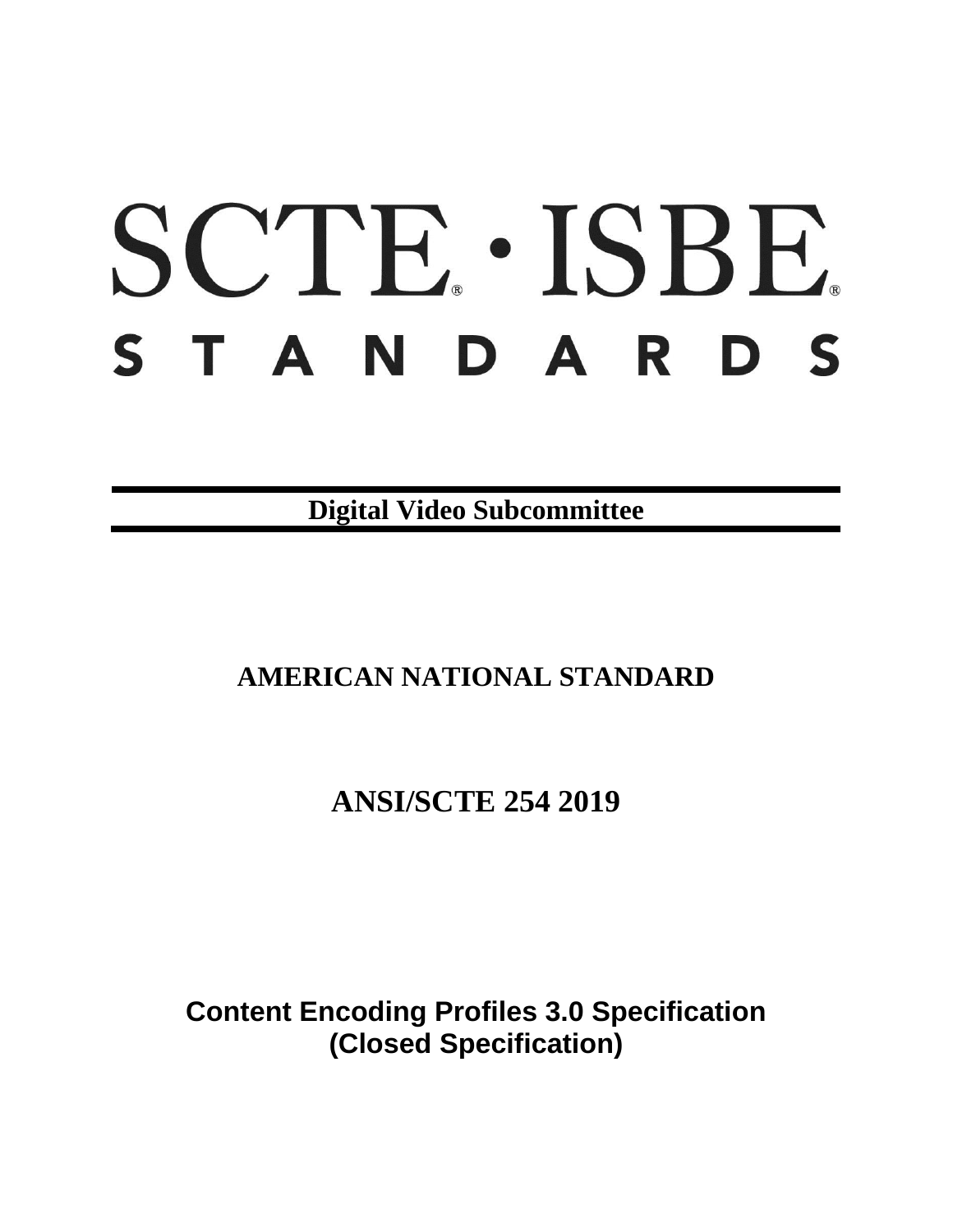# **NOTICE**

<span id="page-1-0"></span>The Society of Cable Telecommunications Engineers (SCTE) / International Society of Broadband Experts (ISBE) Standards and Operational Practices (hereafter called "documents") are intended to serve the public interest by providing specifications, test methods and procedures that promote uniformity of product, interchangeability, best practices and ultimately the long-term reliability of broadband communications facilities. These documents shall not in any way preclude any member or non-member of SCTE•ISBE from manufacturing or selling products not conforming to such documents, nor shall the existence of such standards preclude their voluntary use by those other than SCTE•ISBE members.

SCTE•ISBE assumes no obligations or liability whatsoever to any party who may adopt the documents. Such adopting party assumes all risks associated with adoption of these documents, and accepts full responsibility for any damage and/or claims arising from the adoption of such documents.

Attention is called to the possibility that implementation of this document may require the use of subject matter covered by patent rights. By publication of this document, no position is taken with respect to the existence or validity of any patent rights in connection therewith. SCTE•ISBE shall not be responsible for identifying patents for which a license may be required or for conducting inquiries into the legal validity or scope of those patents that are brought to its attention.

Patent holders who believe that they hold patents which are essential to the implementation of this document have been requested to provide information about those patents and any related licensing terms and conditions. Any such declarations made before or after publication of this document are available on the SCTE•ISBE web site at [http://www.scte.org.](http://www.scte.org/)

All Rights Reserved

© Society of Cable Telecommunications Engineers, Inc. 2019 140 Philips Road Exton, PA 19341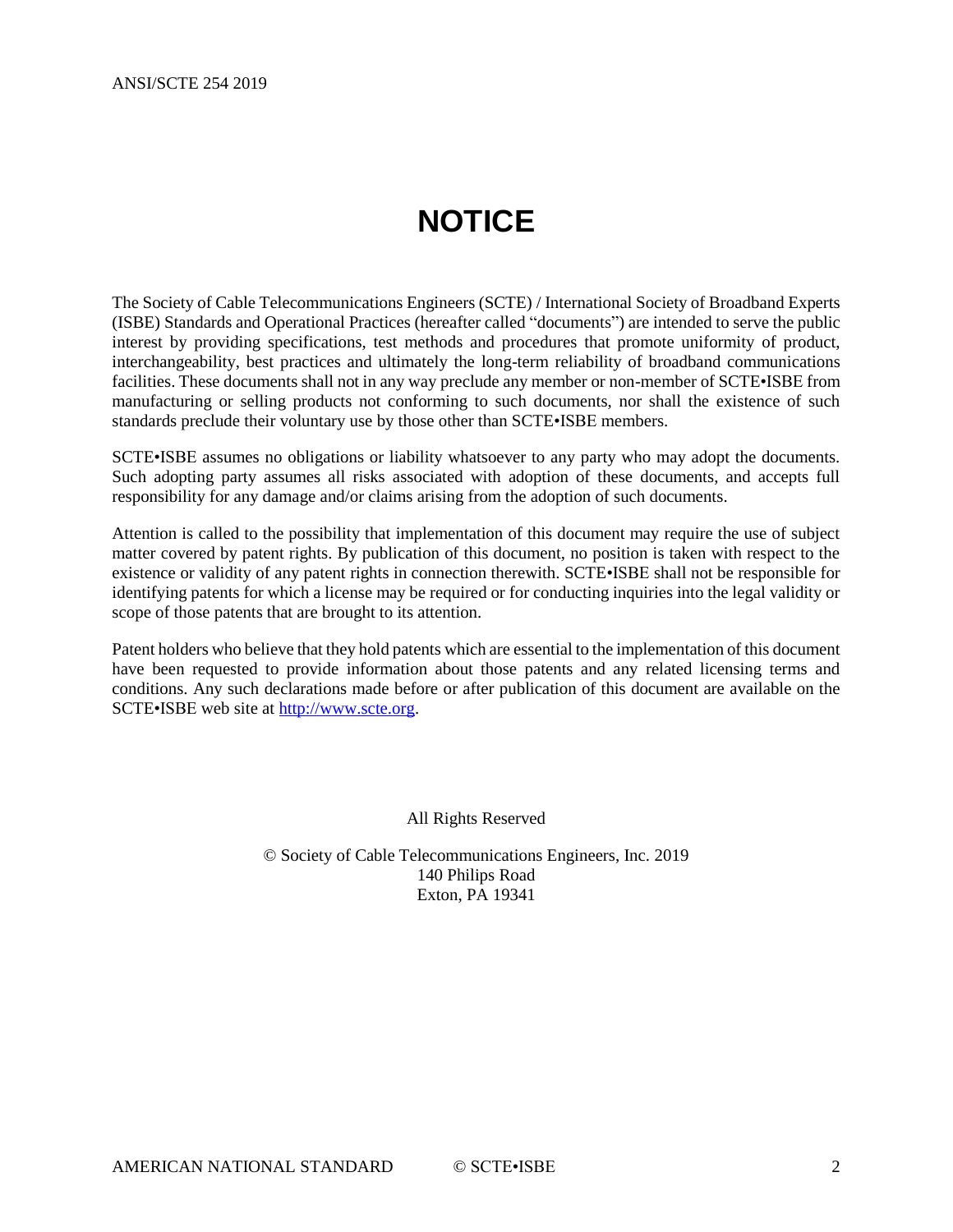<span id="page-2-0"></span>**Title** 

## **Table of Contents**

#### **Page Number**

| 1.             |       |        |  |
|----------------|-------|--------|--|
|                | 1.1.  |        |  |
|                | 1.2.  |        |  |
| 2.             |       |        |  |
|                | 2.1.  |        |  |
|                | 2.2.  |        |  |
|                | 2.3.  |        |  |
| 3.             |       |        |  |
|                | 3.1.  |        |  |
|                | 3.2.  |        |  |
|                | 3.3.  |        |  |
| 4.             |       |        |  |
| 5.             |       |        |  |
|                | 5.1.  |        |  |
|                | 5.2.  |        |  |
| 6.             |       |        |  |
|                | 6.1.  |        |  |
|                | 6.2.  |        |  |
|                | 6.3.  |        |  |
|                |       | 6.3.1. |  |
|                |       | 6.3.2. |  |
|                | 6.4.  |        |  |
|                | 6.5.  |        |  |
|                | 6.6.  |        |  |
|                |       | 6.6.1. |  |
|                |       | 6.6.2. |  |
|                |       | 6.6.3. |  |
|                |       | 6.6.4. |  |
|                |       | 6.6.5. |  |
|                | 6.7.  |        |  |
|                | 6.8.  |        |  |
|                |       | 6.8.1. |  |
|                |       | 6.8.2. |  |
|                | 6.9.  |        |  |
|                | 6.10. |        |  |
|                | 6.11. |        |  |
| 7 <sub>1</sub> |       |        |  |
|                | 7.1.  |        |  |
|                | 7.2.  |        |  |
|                | 7.3.  |        |  |
|                |       | 7.3.1. |  |
|                | 7.4.  |        |  |
| 8.             |       |        |  |
|                | 8.1.  |        |  |
|                | 8.2.  |        |  |
|                | 8.3.  |        |  |
|                | 8.4.  |        |  |
|                |       | 8.4.1. |  |
|                | 8.5.  |        |  |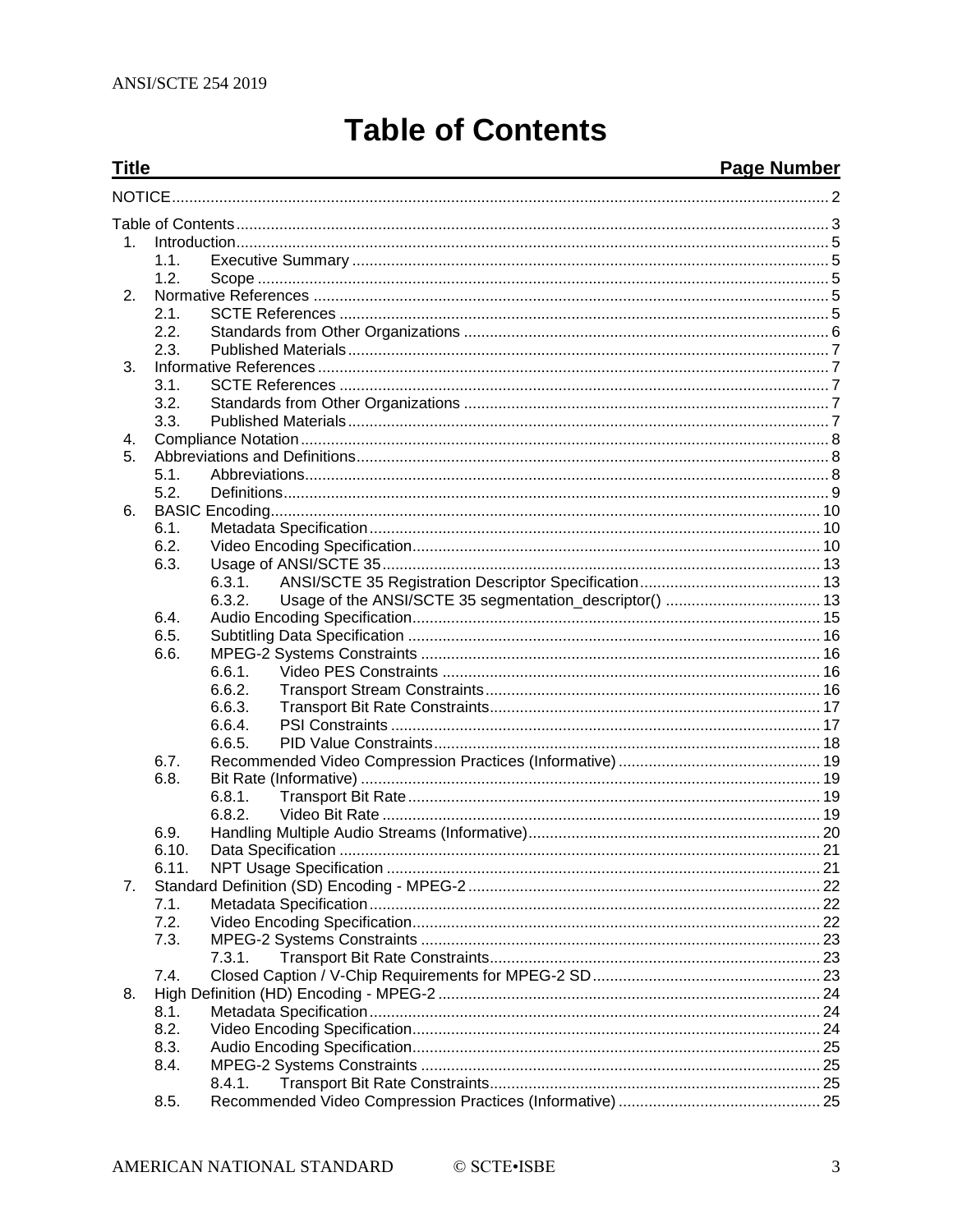| 9.1. |  |
|------|--|
| 9.2. |  |
| 9.3. |  |
| 9.4. |  |
|      |  |
| 9.5  |  |
| 9.6. |  |
|      |  |

## **List of Tables**

| <b>Title</b> | <b>Page Number</b> |
|--------------|--------------------|
|              |                    |
|              |                    |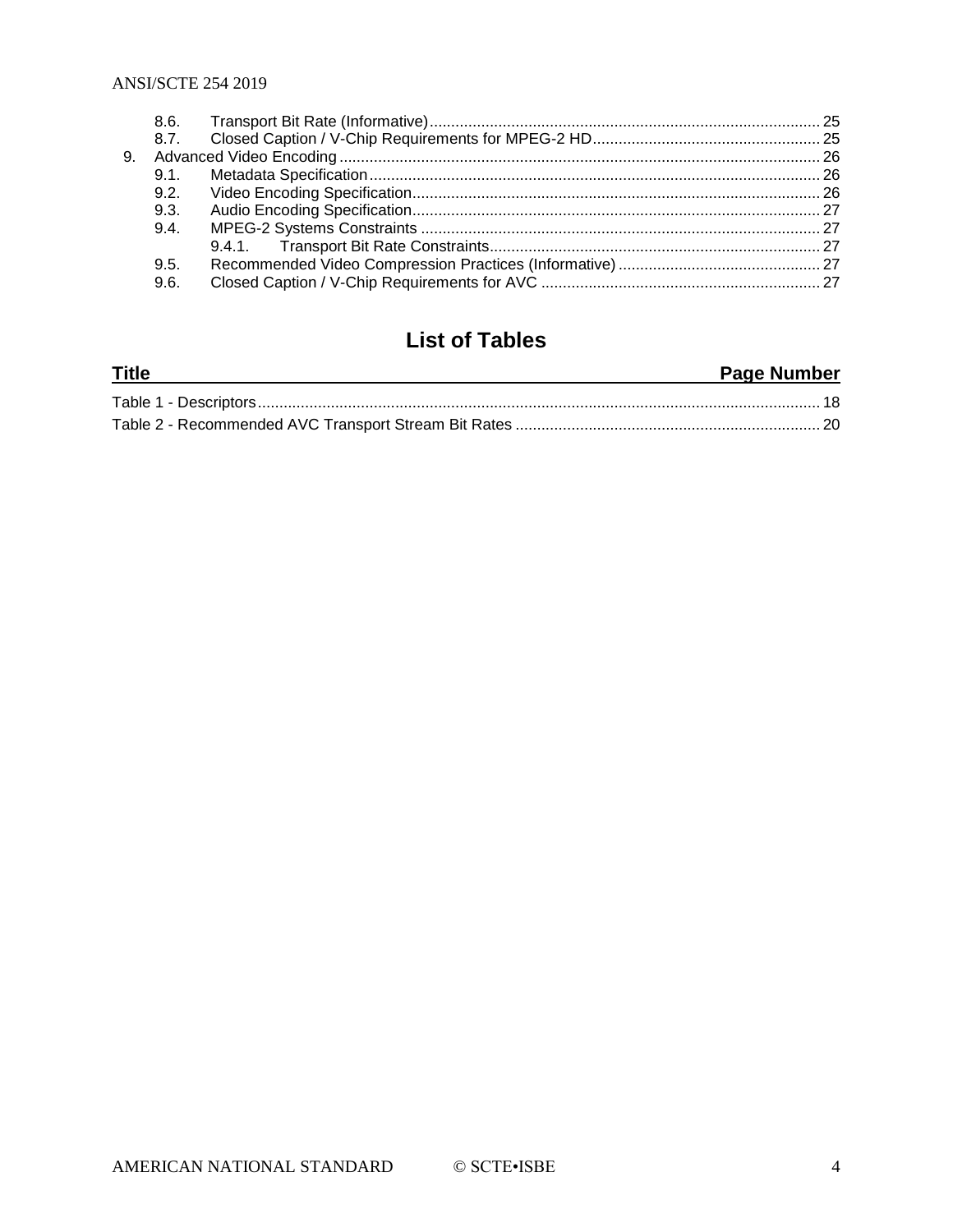#### <span id="page-4-0"></span>**1. Introduction**

#### <span id="page-4-1"></span>**1.1. Executive Summary**

This document originated as a Cablelabs specification (10/26/16) and then transferred over to SCTE to be retained as a closed SCTE specification. Only version 3.0 of the Cablelabs Content Encoding Profiles document is retained for these purposes.

This specification defines the video, audio, and related encoding parameters for both Standard and High-Definition content for distribution to cable television systems. Encoding parameters defined by this specification can be applied to different content types, including broadcast programming, which may be switched digital video (SDV), VOD content, and advertising content to be inserted into broadcast or VOD content. Broadcast programming is encoded in streams with no finite length and is not formatted as files. Individual VOD programs or ads of finite length are encoded and formatted as files or byte streams for storage on video servers or other headend equipment.

The encoding parameters described in this document are not constraints on the streams delivered by cable systems to a home or business. The streams delivered to a home or business are generally more complex: they may not be finite in length, they are often multiplexes of multiple feeds, and they may include dynamic transitions from program to program.

#### <span id="page-4-2"></span>**1.2. Scope**

This document defines the content specifications for use with encoding systems, asset management, and distribution. It does not define a distribution method nor define all aspects of the cable system infrastructure that content may encounter during distribution and playback.

#### Organization of Document

This document contains three major sections. Section 6 covers general encoding, Section 7 gives additional constraints specific to standard definition encoding, Section 8 covers high definition encoding, and Section 9 covers advanced video encoding.

## <span id="page-4-3"></span>**2. Normative References**

The following documents contain provisions, which, through reference in this text, constitute provisions of this document. At the time of Subcommittee approval, the editions indicated were valid. All documents are subject to revision; and while parties to any agreement based on this document are encouraged to investigate the possibility of applying the most recent editions of the documents listed below, they are reminded that newer editions of those documents might not be compatible with the referenced version.

#### <span id="page-4-4"></span>**2.1. SCTE References**

- <span id="page-4-6"></span>• [SCTE 128] ANSI/SCTE 128 2013, AVC Video Systems and Transport Constraints for Cable Television.
- <span id="page-4-5"></span>• [SCTE 172] ANSI/SCTE 172 2017, Constraints on AVC Video Coding for Digital Program Insertion.
- <span id="page-4-8"></span>• [SCTE 20] ANSI/SCTE 20 2017, Methods for Carriage of Closed Captions and Non-Real Time Sampled Video.
- <span id="page-4-7"></span>• [SCTE 27] ANSI/SCTE 27 2016, Subtitling Methods for Broadcast Cable.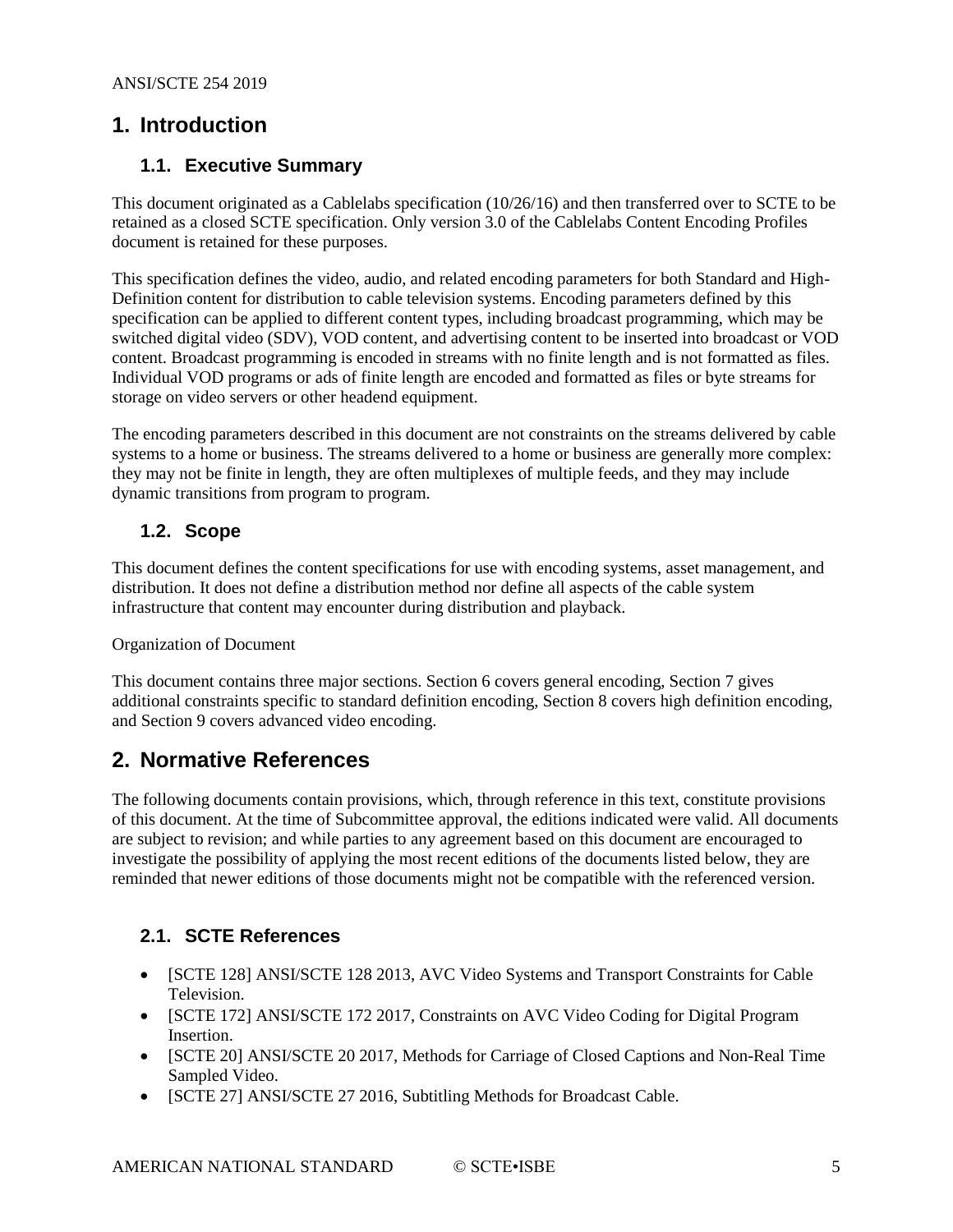- <span id="page-5-5"></span>• [SCTE 35] ANSI/SCTE 35 2017, Digital Program Insertion Cueing Message for Cable.
- <span id="page-5-3"></span>• [SCTE 43] ANSI/SCTE 43 2015, Digital Video Systems Characteristics Standard for Cable Television.
- <span id="page-5-18"></span>• [SCTE 54] ANSI/SCTE 54 2015, Digital Video Service Multiplex and Transport System Standard for Cable Television.
- <span id="page-5-4"></span>• [SCTE 187-1] SCTE 187-1 2019, Stereoscopic 3D Formatting and Coding for Cable.
- <span id="page-5-8"></span>• [SCTE 187-2] SCTE 187-2 2019, Stereoscopic 3D PSI Signaling.

#### <span id="page-5-0"></span>**2.2. Standards from Other Organizations**

- <span id="page-5-6"></span>• [ATSC A/52B] ATSC A/52B: Digital Audio Compression (AC-3, E-AC-3), Revision B, 2005.
- [ATSC A/53, Part 3] ATSC A/53, Part 3: Service Multiplex and Transport Subsystem Characteristics, 2009.
- <span id="page-5-12"></span>• [ATSC A/53, Part 4] ATSC A/53, Part 4: MPEG-2 Video System Characteristics, 2009.
- <span id="page-5-7"></span>• [ATSC A/53, Part 5] ATSC A/53, Part 5: AC-3 Audio System Characteristics, 2007.
- <span id="page-5-13"></span>• [CEA 608-E] EIA/CEA-608-E: Line 21 Data Services, 2008.
- [CEA 708-D] EIA/CEA-708-D: Digital Television (DTV) Closed Captioning, 2008.
- <span id="page-5-2"></span>• [CONTENTv3.0] MD-SP-CONTENTv3.0-C01-151104, CableLabs Content 3.0 Specification, November 4, 2015, Cable Television Laboratories, Inc.
- <span id="page-5-9"></span>• [ETV-AM1.0] OC-SP-ETV-AM1.0.1-120614, Enhanced TV Application Messaging Protocol 1.0, June 14, 2012, Cable Television Laboratories, Inc.
- <span id="page-5-10"></span>• [ETV-BIF1.0] OC-SP-ETV-BIF1.0.1-120614, Enhanced TV Binary Interchange Format 1.0, June 14, 2012, Cable Television Laboratories, Inc.
- <span id="page-5-14"></span>• [IEC 11172-3] ISO/IEC 11172-3:1998 (E), International Standard, Information Technology - Coding of Moving Pictures and Associated Audio for Digital Storage Media at up to about 1.5 Mbits/s – Part 3: Audio.
- <span id="page-5-1"></span>• [IEC 13818-1] ISO/IEC 13818-1:2007, International Standard, Information Technology - Generic Coding of Moving Pictures and Associated Audio Information: Systems.
- <span id="page-5-11"></span>• [IEC 13818-2] ISO/IEC 13818-2:2000 (E), International Standard, Information Technology - Generic Coding of Moving Pictures and Associated Audio Information: Video.
- <span id="page-5-17"></span>• **IIEC 13818-31 ISO/IEC 13818-3:1998 (E), International Standard, Information Technology -**Generic Coding of Moving Pictures and Associated Audio Information: Audio.
- [IEC 13818-4] ISO/IEC 13818-4:1998/Cor-2:1998, International Standard, Information Technology - Generic Coding of Moving Pictures and Associated Audio Information: Conformance Testing, Technical Corrigendum 2
- [IEC 13818-7] ISO/IEC 13818-7:2006, Information technology -- Generic coding of moving pictures and associated audio information -- Part 7: Advanced Audio Coding (AAC)
- <span id="page-5-15"></span>• [IEC 14496-3] ISO/IEC 14496-3, 2005: Information technology - Coding of audio-visual objects – Part 3 Audio including amendment 1: "Bandwidth Extension" and amendment 2 "Parametric coding for High Quality Audio".
- [IEC 14496-10] ISO/IEC 14496-10, 2010: Information technology -- Coding of audio-visual objects -- Part 10: Advanced Video Coding.
- **IEC 61672-11 IEC 61672-1, Electroacoustics Sound level meters Part 1: Specifications.**
- [ISO 639-2] ISO 639-2:1998, Codes for the Representation of Names of Languages Part 2: Alpha-3 Code.
- <span id="page-5-16"></span>• **ITU H.264] ITU-T Recommendation H.264 (03/2010), Advanced video coding for generic audio** visual services.
- [ITU-R BS.1770] ITU-R BS.1770 (07/2006), Algorithms to measure audio programme loudness and true peak audio level.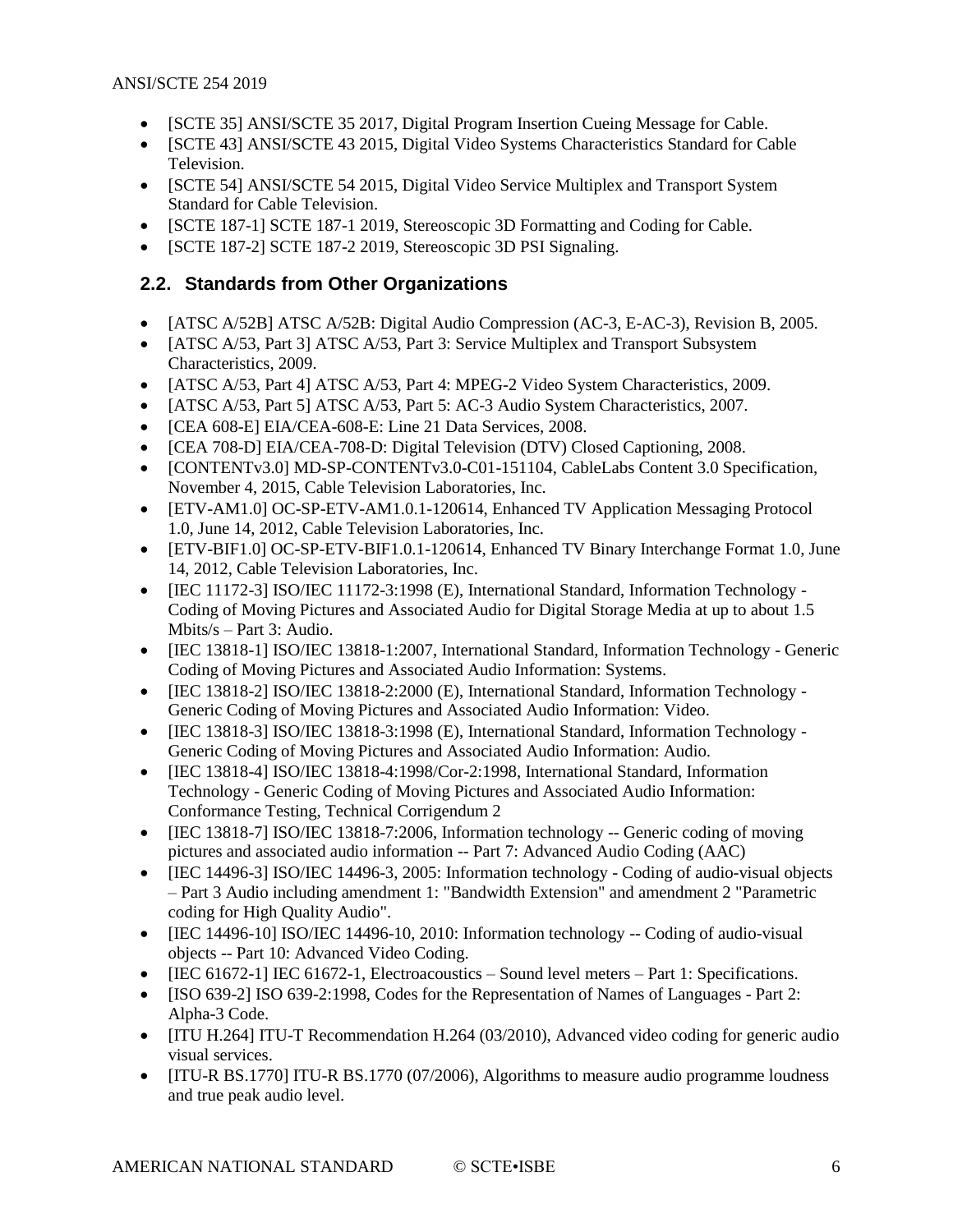<span id="page-6-5"></span>• [OCAP] OC-SP-OCAP1.3.1-130530, OpenCable Application Platform Specification, May 30, 2013, Cable Television Laboratories, Inc.

#### <span id="page-6-0"></span>**2.3. Published Materials**

• No normative references are applicable.

#### <span id="page-6-1"></span>**3. Informative References**

The following documents might provide valuable information to the reader but are not required when complying with this document.

#### <span id="page-6-2"></span>**3.1. SCTE References**

- [SCTE 30] ANSI/SCTE 30 2017, Digital Program Insertion Splicing API.
- [SCTE 104] ANSI/SCTE 104 2017, Automation System to Compression System Communications Applications Program Interface (API).
- [SCTE 187-3] SCTE 187-3 2012, Informative Guidance for Stereoscopic Video.

#### <span id="page-6-3"></span>**3.2. Standards from Other Organizations**

- [VOD 1.1] MD-SP-VOD-CONTENT1.1-C01-120803, CableLabs Video-On-Demand Content 1.1 Specification, August 3, 2012, Cable Television Laboratories, Inc.
- [CEA-CEB10-A] CEA-CEB10-A: EIA-708-B Implementation Guidance, 2002
- <span id="page-6-6"></span>• [FCC 47 CFR 79.1] FCC Rules 47 CFR 79.1: Closed Captioning of Video Programming
- <span id="page-6-7"></span>• [FCC 00-259] FCC 00-259: Closed Captioning Requirements for Digital Television Receivers

#### <span id="page-6-4"></span>**3.3. Published Materials**

• No informative references are applicable.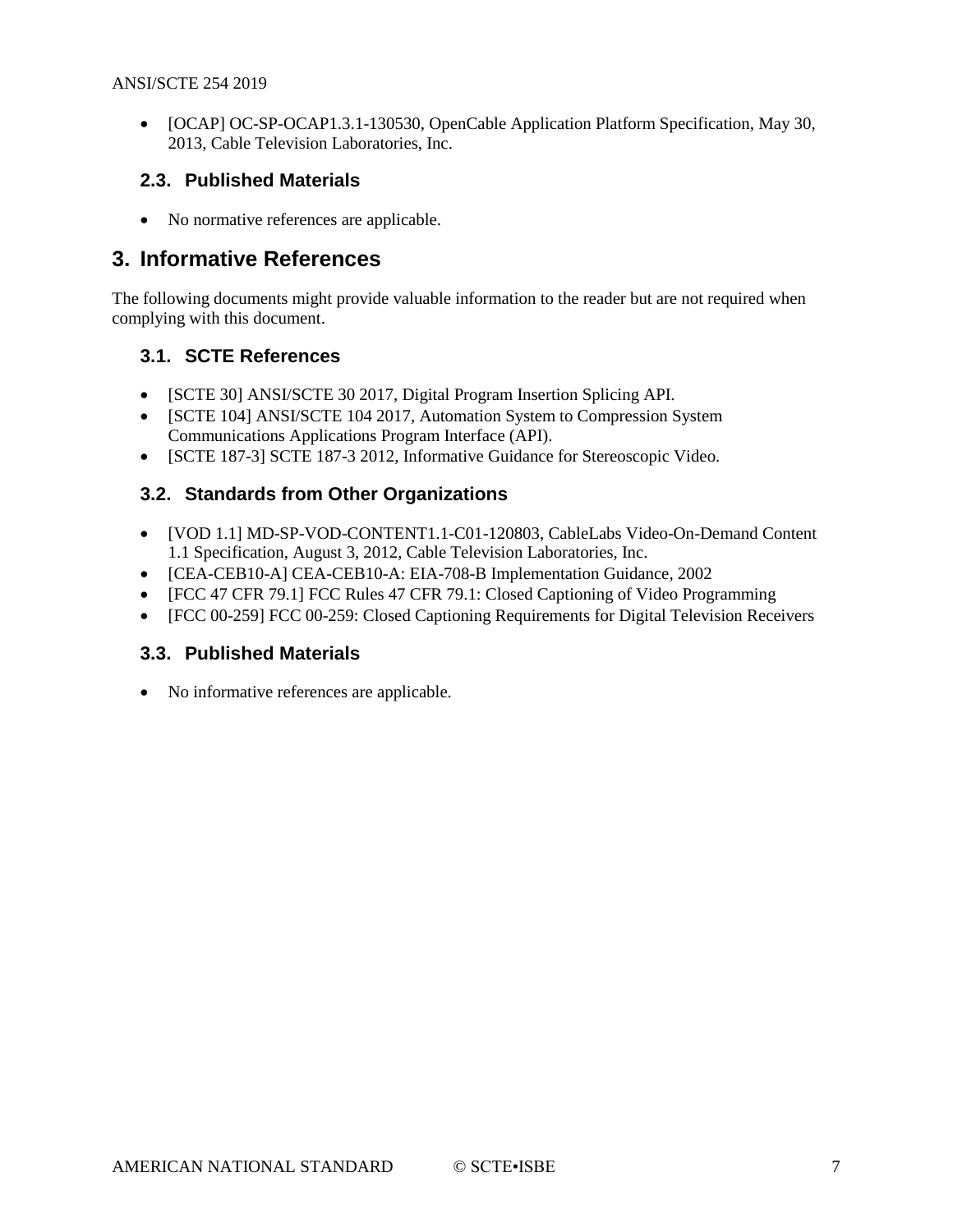## <span id="page-7-0"></span>**4. Compliance Notation**

| shall or must         | This word or the adjective "required" means that the item is an              |
|-----------------------|------------------------------------------------------------------------------|
|                       | absolute requirement of this document.                                       |
| shall not or must not | This phrase means that the item is an absolute prohibition of this           |
|                       | document.                                                                    |
| forbidden             | This word means the value specified shall never be used.                     |
|                       | This word or the adjective "recommended" means that there may exist          |
|                       | valid reasons in particular circumstances to ignore this item, but the       |
| should                | full implications should be understood and the case carefully weighted       |
|                       | before choosing a different course.                                          |
|                       | This phrase means that there may exist valid reasons in particular           |
| should not            | circumstances when the listed behavior is acceptable or even useful,         |
|                       | but the full implications should be understood and the case carefully        |
|                       | weighed before implementing any behavior described with this label.          |
|                       | This word or the adjective " <i>optional</i> " means that this item is truly |
|                       | optional. One vendor may choose to include the item because a                |
| may                   | particular marketplace requires it or because it enhances the product,       |
|                       | for example; another vendor may omit the same item.                          |
|                       | Use is permissible for legacy purposes only. Deprecated features may         |
| deprecated            | be removed from future versions of this document. Implementations            |
|                       | should avoid use of deprecated features.                                     |

## <span id="page-7-1"></span>**5. Abbreviations and Definitions**

### <span id="page-7-2"></span>**5.1. Abbreviations**

| <b>ANSI</b> | <b>American National Standards Institute</b>          |
|-------------|-------------------------------------------------------|
| <b>ATSC</b> | <b>Advanced Television System Committee</b>           |
| <b>AVC</b>  | advanced video coding                                 |
| <b>CBR</b>  | constant bit rate                                     |
| <b>CEA</b>  | <b>Consumer Electronics Association</b>               |
| <b>DPB</b>  | decoded picture buffer                                |
| <b>DTS</b>  | decoding time stamp                                   |
| <b>DTV</b>  | digital television                                    |
| <b>DVB</b>  | Digital Video Broadcasting Group                      |
| <b>DVS</b>  | Digital Video Specification                           |
| <b>EIA</b>  | <b>Electronic Industries Alliance</b>                 |
| fps         | frames per second                                     |
| <b>GOP</b>  | group of pictures                                     |
| HD          | high definition                                       |
| <b>IDR</b>  | instantaneous decoder refresh                         |
| <b>IEC</b>  | <b>International Electrotechnical Commission</b>      |
| <b>IRE</b>  | Institute of Radio Engineers                          |
| <b>ISO</b>  | <b>International Organization for Standardization</b> |
| <b>ITU</b>  | <b>International Telecommunication Union</b>          |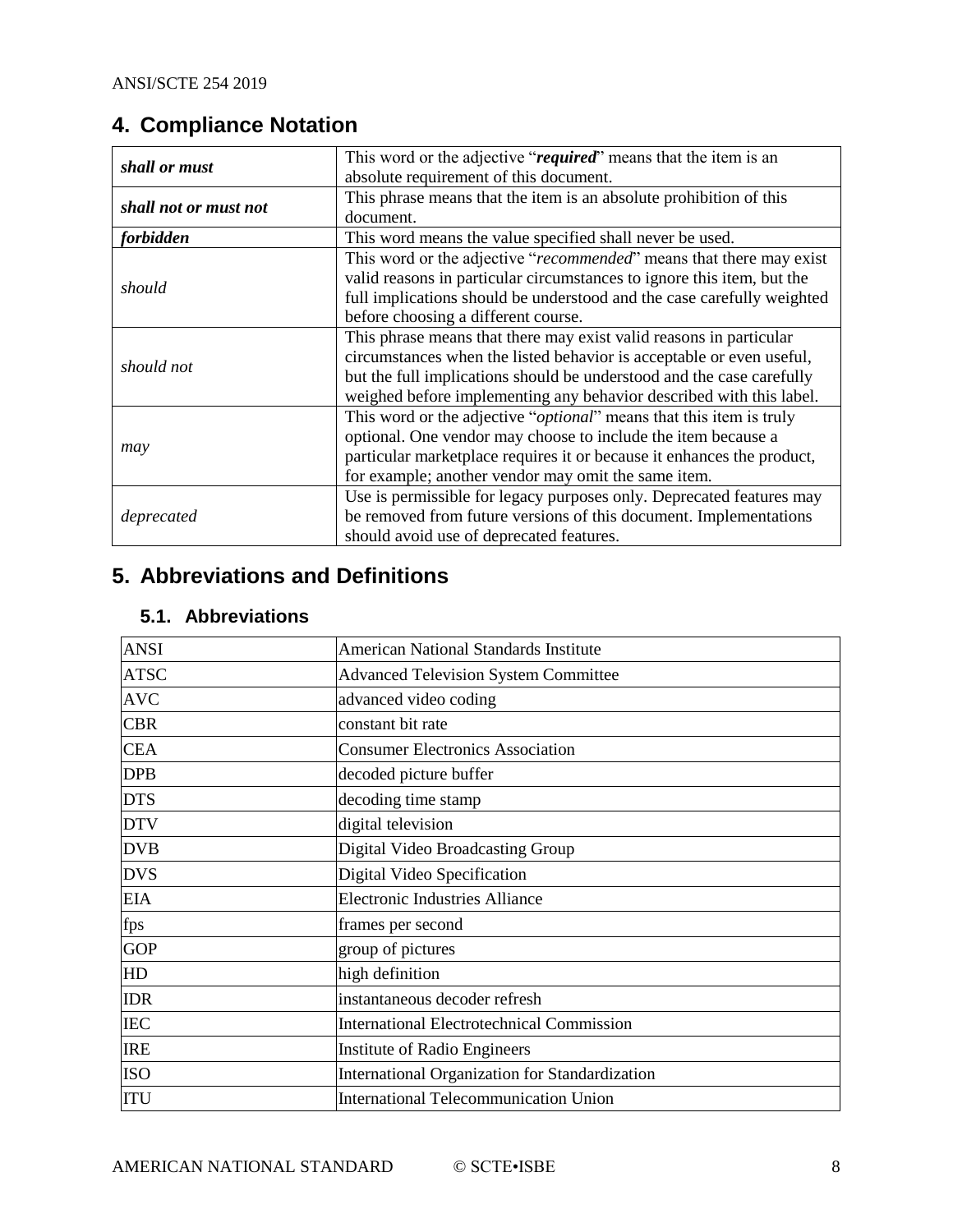| <b>JVT</b>       | joint video team                             |  |
|------------------|----------------------------------------------|--|
| <b>Mbps</b>      | megabits per second                          |  |
| <b>MPEG</b>      | moving picture experts group                 |  |
| <b>NPT</b>       | normal play time                             |  |
| <b>NTSC</b>      | National Television System Committee         |  |
| <b>PAT</b>       | program association table                    |  |
| <b>PCR</b>       | program clock reference                      |  |
| <b>PID</b>       | packet identifier                            |  |
| <b>PES</b>       | packetized elementary stream                 |  |
| <b>PMT</b>       | program map table                            |  |
| <b>PSI</b>       | program-specific information                 |  |
| <b>PTS</b>       | presentation time stamp                      |  |
| QAM              | quadrature amplitude modulation              |  |
| S <sub>3</sub> D | stereoscopic, three-dimensional              |  |
| <b>SAR</b>       | sample aspect ratio                          |  |
| SbS              | side-by-side                                 |  |
| <b>SCTE</b>      | Society of Cable Telecommunication Engineers |  |
| <b>SD</b>        | standard definition                          |  |
| <b>SEI</b>       | supplemental enhancement information         |  |
| <b>SPS</b>       | sequence parameter set                       |  |
| <b>SPTS</b>      | single program transport stream              |  |
| <b>T-STD</b>     | transport stream system target decoder       |  |
| TaB              | top-and-bottom                               |  |
| UI               | user interface                               |  |
| <b>VBR</b>       | variable bit rate                            |  |
| <b>VOD</b>       | video on demand                              |  |
| <b>VUI</b>       | video usability information                  |  |

#### <span id="page-8-0"></span>**5.2. Definitions**

*The syntax and semantics of this specification conform to [\[IEC 13818-1\].](#page-5-1) The following terms warrant a definition as used in the context of this specification:*

| access unit | In the case of audio, an access unit is the coded representation of an<br>audio frame. In the case of MPEG-2 video, an access unit includes all |
|-------------|-------------------------------------------------------------------------------------------------------------------------------------------------|
|             |                                                                                                                                                 |
|             | the coded data for a picture and any stuffing that follows it. If the                                                                           |
|             | picture is preceded by a Sequence Header, the access unit begins with                                                                           |
|             | the first byte of the sequence_header_code. If the picture is preceded by                                                                       |
|             | a group of pictures Header and no Sequence Header, the access unit                                                                              |
|             | begins with the first byte of the group_start_code. If the picture is not                                                                       |
|             | preceded by a Sequence Header or group of pictures, the access unit                                                                             |
|             | begins with the first byte of the picture_start_code. In the case of AVC                                                                        |
|             | video, an access unit is as defined in [IEC 13818-1] section 2.14.1.                                                                            |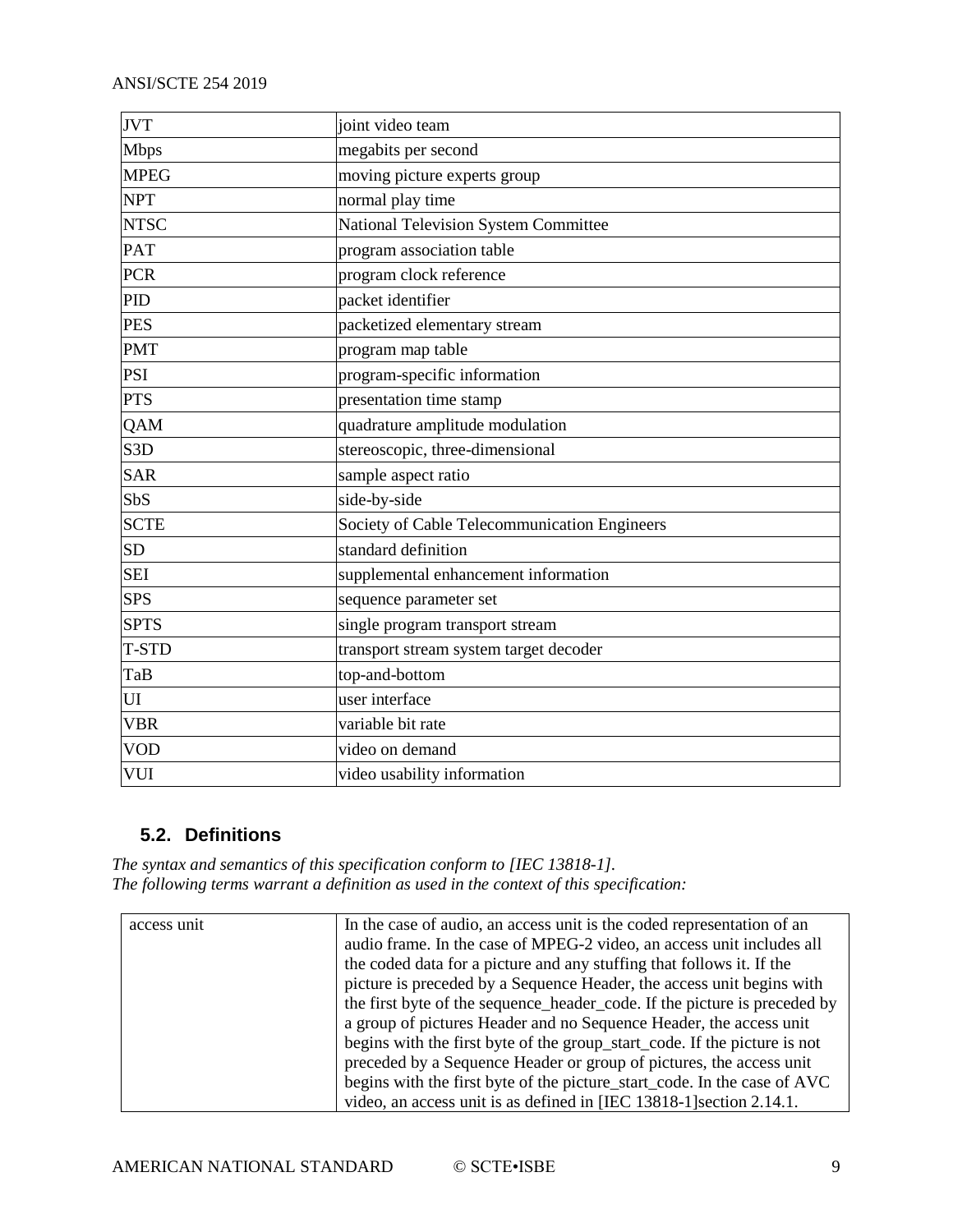| group of pictures | A group of pictures is a sequence of coded pictures, beginning with an     |
|-------------------|----------------------------------------------------------------------------|
|                   | I-Picture and ending just before the subsequent I-Picture. Also referred   |
|                   | to as a GOP.                                                               |
| in point          | A point in the stream, suitable for entry, that lies on an elementary      |
|                   | presentation unit boundary. An in point is actually between two            |
|                   | presentation units rather than being a presentation unit itself.           |
| out point         | A point in the stream, suitable for exit, that lies on an elementary       |
|                   | presentation unit boundary. An out point is actually between two           |
|                   | presentation units rather than being a presentation unit itself.           |
| video content     | Video content is a single file composed of an MPEG-2 transport stream      |
|                   | that is an encoding of a feature and optionally trailers and advertising.  |
|                   | The video content can contain one or more audio tracks and one or          |
|                   | more sets of subtitles. It may also contain private or additional data PID |
|                   | streams.                                                                   |

## <span id="page-9-0"></span>**6. BASIC Encoding**

<span id="page-9-1"></span>This section describes general coding constraints that are applicable to both SD and HD content.

#### **6.1. Metadata Specification**

This section describes the normative specification of Metadata associated with encoded video content.

<span id="page-9-2"></span>Metadata MUST be created in accordance with [\[CONTENTv3.0\]](#page-5-2)

#### **6.2. Video Encoding Specification**

This section describes the normative specification of the encoded video content.

- 1. For MPEG-2 encoding, the first byte of the video elementary stream MUST be the first byte of a sequence start code.
- 2. The video elementary stream MUST contain an integral number of access units.
- 3. For MPEG-2 encoding, a Sequence Header and a Sequence Extension MUST precede each I-Picture.
- 4. All B-Pictures in the video bit stream MUST use prediction based on pictures present in the bit stream. Specifically, the first GOP in the video elementary stream MUST NOT begin with a B-Picture predicted from a reference picture that does not exist in the stream. That is, the first GOP MUST be closed.
- 5. For MPEG-2 encoding, the length of each GOP SHOULD be 15 frames long for 30 fps videosource material, and 12 frames long for 24 fps film-source material. The number of frames prior to an out point or in point MAY be less than 15 frames long for 30 fps video-source material and 12 frames long for 24 fps film-source material. Conformance to this GOP constraint MUST apply where an out point or in point is specified using an NPT value per Section 6.11.
- 6. For MPEG-2 encoding, there MUST be an I-Picture at the in point.
- 7. For AVC encoding, In and out points MUST comply with [\[SCTE 172\].](#page-4-5)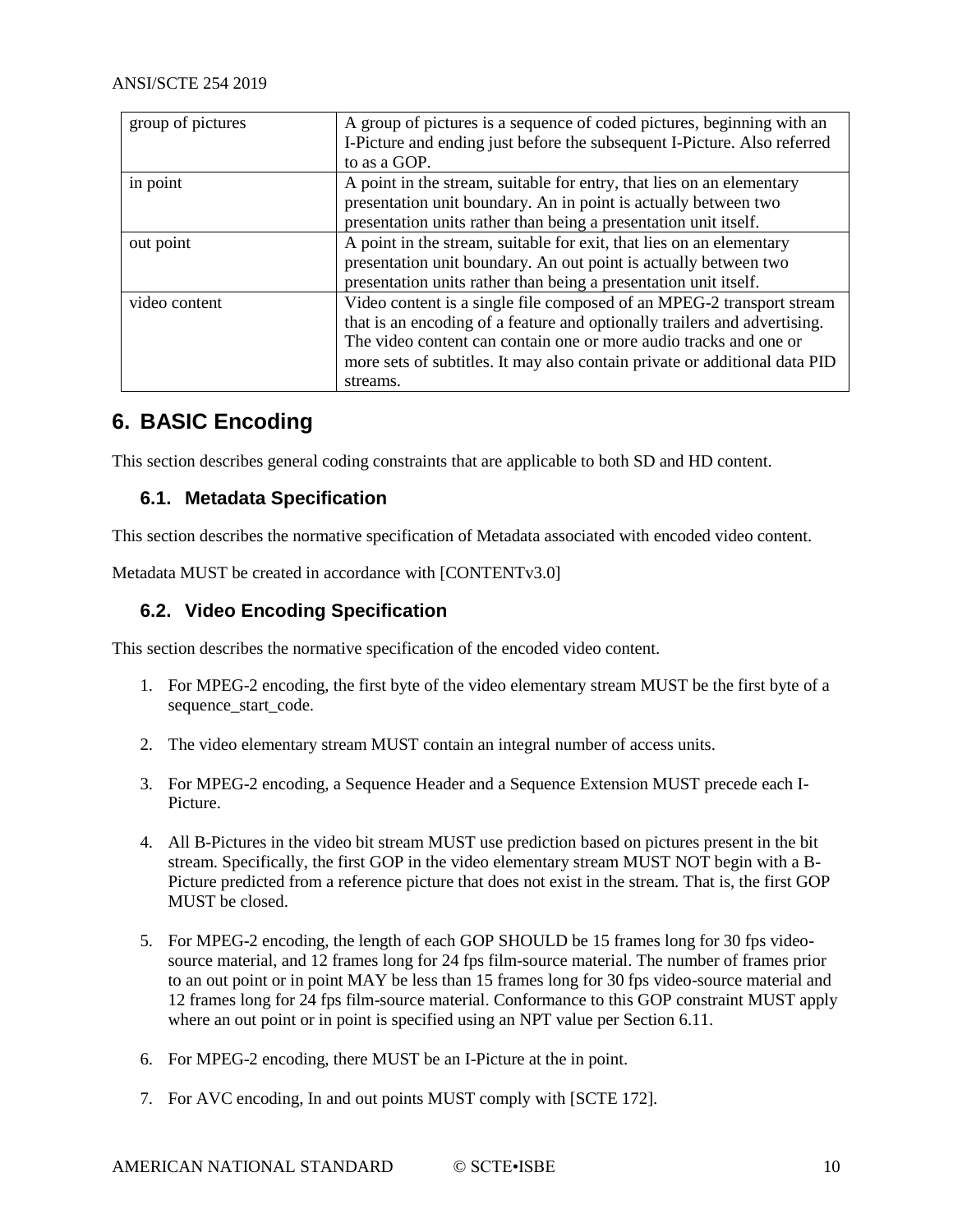- 8. For MPEG-2 encoding, the number of consecutive B-Pictures between anchor pictures (I-Picture or P-Picture) MUST be two or less.
- 9. For MPEG-2 encoding, the 2-bit picture structure field in the picture coding extension() of each picture MUST have the value of '11' in binary, indicating that the picture is encoded as a frame picture.
- 10. The video elementary stream MUST NOT use any MPEG-2 scalable extensions, which include the Sequence Scalable Extension, the Picture Temporal Scalable Extension, and the Picture Spatial Scalable Extension.
- 11. Black level of content MUST be at 0 IRE.
- 12. For MPEG-2 encoding, no audio PES packets MUST exist with a PTS in the content prior to the I-Picture designated as NPT 0 as defined in Section 6.11.
- 13. For AVC encoding, no audio PES packets MUST exist with a PTS in the content prior to the IDR (AVC) designated as NPT 0 as defined in Section 6.11.
- 14. For AVC encoding, the constraints specified in [\[SCTE 128\]](#page-4-6) MUST be observed.
- 15. AVC encoding MUST support the Encoding Guidelines to Enable Trick Play Support of AVC Streams as defined in [\[SCTE 128\],](#page-4-6) Appendix B.2.4 "Smooth Trick Play and Compression Efficiency". Other compatible techniques to support trick play smoothness at different rates of play MAY also be supported.
- 16. For MPEG-2 and AVC encoding, the last byte of the payload of the transport packet transmitted prior to an out point MUST be the last byte of a video access unit and the last byte of a PES packet.
- 17. For MPEG-2 encoding, the last picture in presentation order prior to an out point MUST be either a P or I picture.
- 18. For MPEG-2 encoding, to accommodate horizontal resolution changes after the out point, the last access unit prior to an out point MUST end with a sequence end code.
- 19. For MPEG-2 encoding, following an in point or out point, the first transport packet carrying a video payload MUST contain a PES header and meet the Video PES constraints specified in Section 6.6.1. The payload of that PES packet MUST contain an I-Picture and meet the encoding requirements for MPEG-2 I-Pictures specified in Section 6.2.
- 20. For MPEG-2 encoding, the sequence header fields vertical\_size\_value, aspect\_ratio\_information, frame rate and constrained parameters flag MUST contain values identical to those fields within the last sequence header transmitted prior to the in point or out point. The field horizontal\_size\_value is permitted to change within the format constraints specified in [SCTE] [43\].](#page-5-3) The sequence extension MUST be identical to the last sequence extension transmitted prior to the in point or out point. Field parity MUST be maintained across the in point or out point.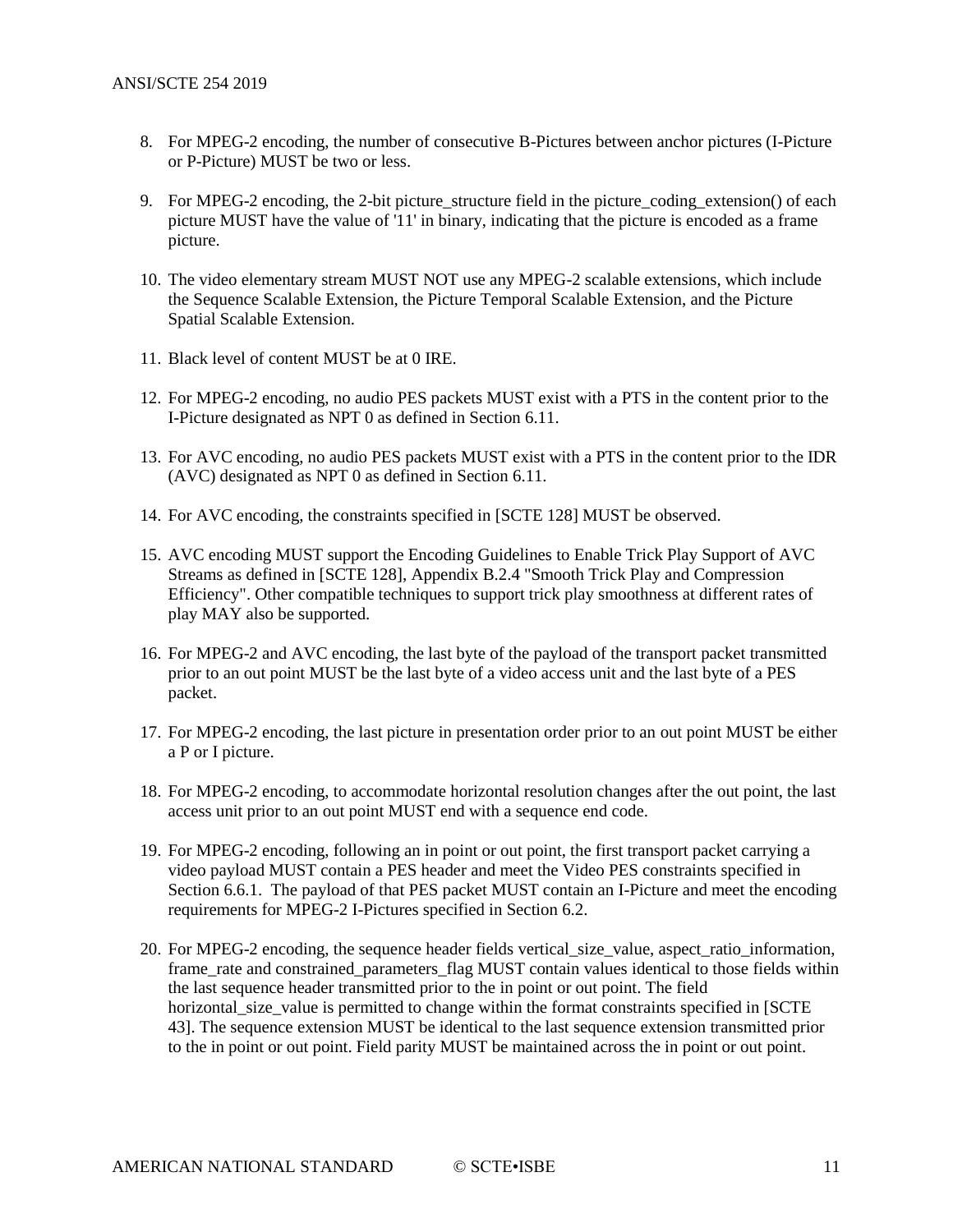Note: For applications (ex. Ad insertion into on demand content using playlists) that switch between encoded content files, these constraints should be observed in selecting content files to play out in sequence.

- 21. For MPEG-2 encoding, the access unit following an in point MUST contain a GOP header, and the closed\_gop bit in the GOP header MUST be set to '1', indicating that this first GOP is closed.
- 22. For MPEG-2 and AVC encoding, the first picture in presentation order following an out point MUST have a PTS such that the presentation of this picture follows the presentation of the last picture presented prior to an out point at the proper time as determined by the video access unit duration.

Note: Output devices (ex. a video streamer) SHOULD also comply with this constraint when transitioning from one piece of encoded content to another.

23. For MPEG-2 and AVC encoding, the first picture in decode order following an out point MUST have a DTS such that the decoding of this picture follows the decoding of the last picture decoded prior to the out point at the proper time as determined by the access unit duration.

Note: Output devices (ex. a video streamer) SHOULD also comply with this constraint when transitioning from one piece of encoded content to another.

- 24. For AVC encoding, when the last access unit prior to the out point is decoded, all of the pictures in the DPB which are not yet output (displayed/presented) MUST be, starting immediately, contiguously displayable (no discontinuity in their PTS values).
- 25. For AVC encoding, the first transport packet following an in point carrying a video payload MUST contain a PES header and meet the PES constraints specified in section 6.5 of [\[SCTE](#page-4-6)  [128\].](#page-4-6) The payload of that PES packet MUST be an SRAP access unit containing an IDR constrained by [\[SCTE 172\]](#page-4-5) and [\[SCTE 128\].](#page-4-6) The SPS and VUI parameters of this IDR access unit MUST be the same as the SPS and VUI parameters of coded video sequence transmitted prior to the transition point except for the field 'PicWidthInMBs' as constrained by [\[SCTE 128\].](#page-4-6) The no\_output\_of\_prior\_pics\_flag in this IDR access unit MUST be set to '0'.
- 26. For AVC encoding, field parity MUST be maintained at a transition point from one piece of encoded content to another. At the transition point, content MUST NOT switch between progressive and non-progressive video content.
- 27. For MPEG-2 and AVC encoding, the encoded content following an in point MUST comply with the in point constraints in this specification. The beginning of an encoded file MUST be a valid in point. A valid in point MUST exist where an in point can occur between two positions within the same file or between two different files.
- 28. For MPEG-2 and AVC encoding, the encoded content prior to the out point MUST comply with the out point constraints in this specification. The end of an encoded file MUST be a valid out point. A valid out point MUST exist where an out point can occur between two positions within the same file or between two different files.
- 29. For MPEG-2 and AVC encoding, stereoscopic (3D) content MUST be encoded and formatted according to [\[SCTE 187-1\].](#page-5-4)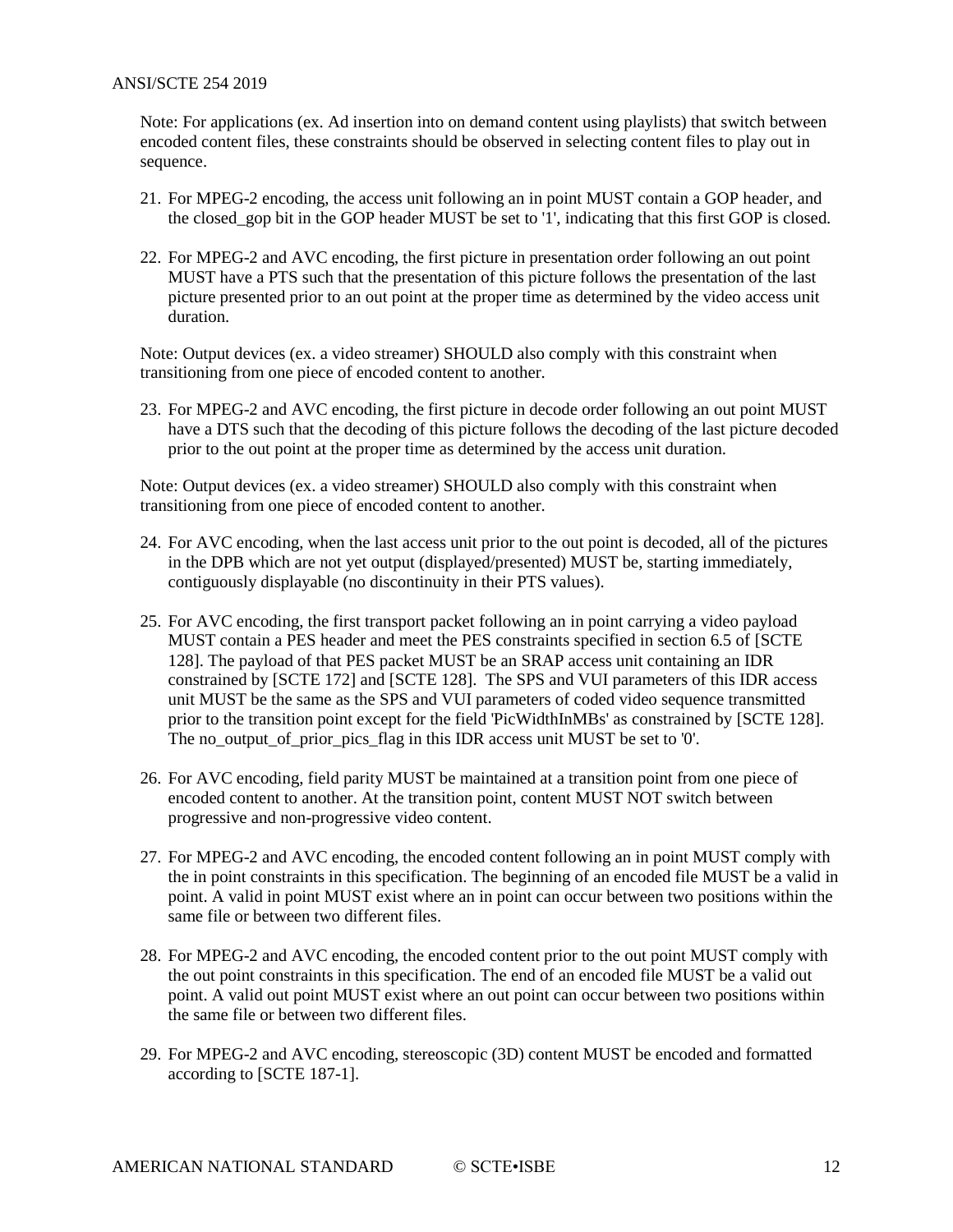#### <span id="page-12-1"></span><span id="page-12-0"></span>**6.3. Usage of ANSI/SCTE 35**

#### *6.3.1. ANSI/SCTE 35 Registration Descriptor Specification*

This section describes the normative specification of requirements for inclusion of the ANSI/SCTE 35 descriptor.

<span id="page-12-2"></span>The ANSI/SCTE 35 Registration Descriptor, as specified in section 6.1 of [\[SCTE 35\],](#page-5-5) MUST be present in the PMT.

#### *6.3.2. Usage of the ANSI/SCTE 35 segmentation\_descriptor()*

This descriptor provides a standardized mechanism for placing declarations into the bitstream for content identification as well as providing a standardized mechanism for segmenting the content into chapters. While additional uses are possible, these two uses will be documented here.

The segmentation\_descriptor() MUST be used only with the time\_signal() and the splice\_null() constructs of [SCTE 35]. The descriptor syntax and semantics are defined in section 8.3.3 of [\[SCTE 35\].](#page-5-5)

#### *6.3.2.1. Content Identification Declaration*

This usage of the segmentation\_descriptor() MUST place the descriptor within a splice\_null() as defined in section 7.3.1 of [\[SCTE 35\].](#page-5-5) The use of this declaration covers content including all content types, both live feeds as well as pre-encoded content of both long and short forms (includes programming and advertising).

The semantics of the fields within the segmentation\_descriptor() for this purpose follow: **segmentation\_event\_id** - A 32-bit segmentation event identifier, unique within the content duration.

**segmentation** event cancel indicator - MUST be set to '0'.

**program** segmentation flag - MUST be set to '1'.

**segmentation duration flag** - MUST be set to '0'.

**segmentation upid type** - MUST be set to the relevant value found in table 8-6 of [\[SCTE 35\]](#page-5-5) identifying the type of UPID.

**segmentation\_upid\_length** - MUST be set to the relevant value found in table 8-6 of [\[SCTE 35\]](#page-5-5).

**segmentation\_upid( )** - MUST be set to the value assigned to the UPID and be consistent with table 8-6 in [\[SCTE 35\]](#page-5-5) and the associated **segmentation\_upid\_type** and **segmentation\_upid\_length** fields.

**segmentation type id** - MUST be set to 0x00 indicating "not indicated".

**segment num** and **segments** expected - MUST be set to zero, indicating "not used".

Duplicate occurrences of a Content Identification Declaration message are permitted. To avoid unnecessary use of bandwidth, the minimum time spacing of duplicates MUST be no less than one per minute. The minimum occurrence of a Content Identification Declaration message is once per program. Actual spacing of these messages is likely to be determined by the content provider's Legal and Content Protection staffs.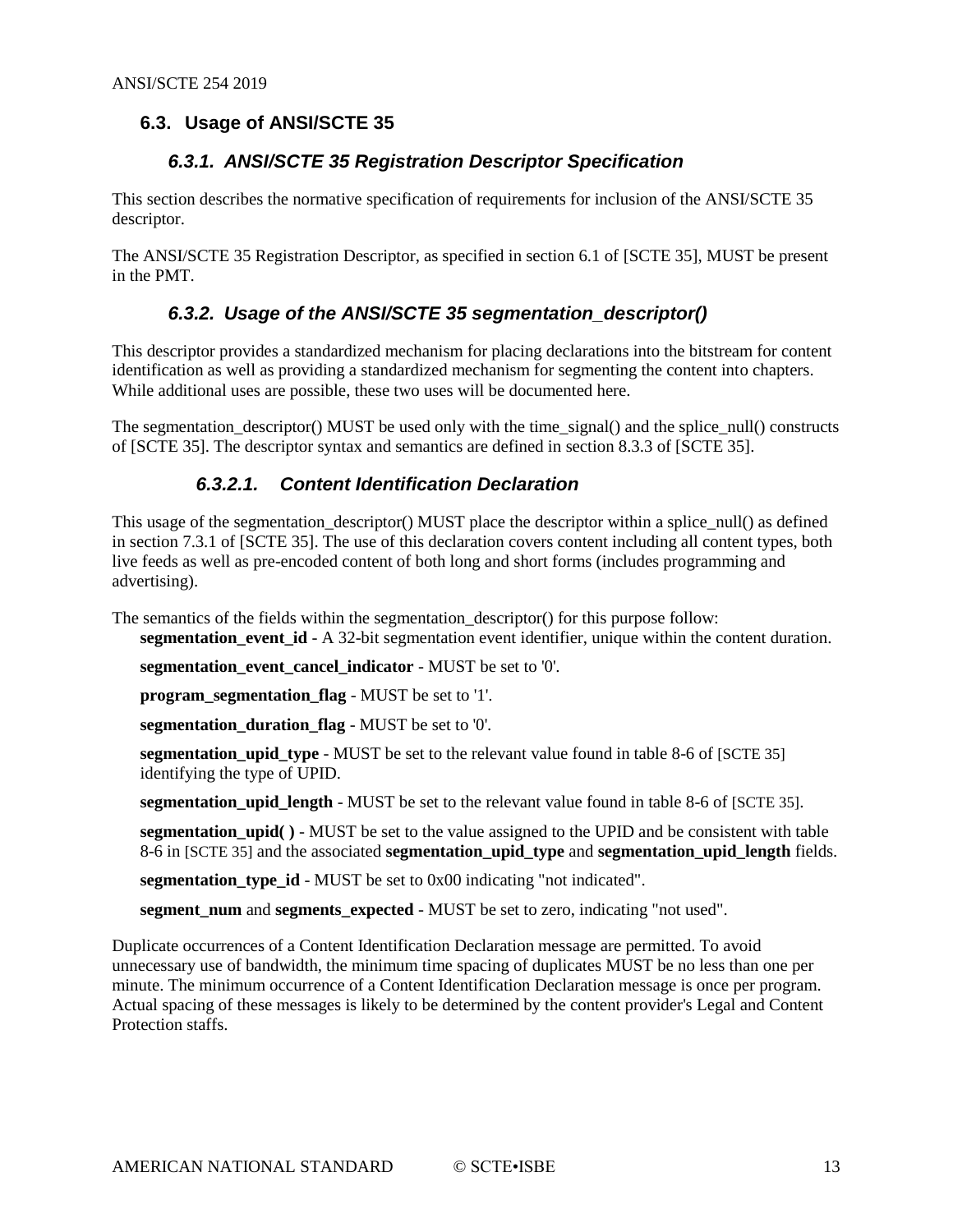#### *6.3.2.2. Segmenting Content*

This usage of the segmentation\_descriptor() MUST place the descriptor within a time\_signal() as defined in section 7.3.4 of [\[SCTE 35\].](#page-5-5) Segments MUST have a logical hierarchy consisting of programs (highest level), chapters, and advertisements (refer to table 8-7 of [\[SCTE 35\]\)](#page-5-5). Provider and Distributor advertisements share the lowest logical level and should not overlap.

Descriptors should normally be paired, the first for a given segment start and the second for segment end. Each segment end usage MAY be followed by another segment start. Overlapping segment definitions MAY be used. Segmentation\_descriptor() pairs are uniquely identified by segmentation\_upid(), segmentation event id, and segment num. The segmentation upid() MAY be omitted, but if present, MUST be the same between identifier pairs.

For the purposes of defining the segmentation descriptor() semantics, the following definition applies:

**Segment** - MUST be either a **Program**, a **Chapter**, a **Provider Advertisement**, a **Distributor Advertisement**, or an **Unscheduled Event** as listed in table 8-7 of [\[SCTE 35\]](#page-5-5). The valid pairings are:

Program start/end - Program end can be overridden by program early termination

Program breakaway/resumption

Chapter start/end

Provider advertisement start/end

Distributor advertisement start/end

Unscheduled\_event\_start/end

The semantics of the fields within the segmentation\_descriptor() for segmenting content follow:

**segmentation\_event\_id** - A 32-bit segmentation event identifier, unique within the content duration. If a segment end is signaled, the Segment end time signal() **segmentation event id** value MUST match the Segment start **segmentation** event id value.

**segmentation** event cancel indicator - MUST be set to '0'.

**program** segmentation flag - MUST be set to '1'.

**segmentation** duration flag - MAY be set to '0' or '1'. If set to '1', a valid **segmentation** duration() MUST be included in the descriptor.

**segmentation\_upid\_type** - MUST be set to the relevant value found in table 8-6 of [\[SCTE 35\]](#page-5-5) identifying the type of UPID. A value of 0x00 may be used if desired.

**segmentation upid length** - MUST be set to the relevant value found in table 8-6 of [\[SCTE 35\]](#page-5-5).

**segmentation upid()** - MUST be set to the value assigned to the UPID and be consistent with table 8-6 in [\[SCTE 35\]](#page-5-5) and the associated **segmentation\_upid\_type** and **segmentation\_upid\_length** fields. A null value may be provided if **segmentation\_upid\_type** is set to 0x00.

**segmentation type id** - MUST be set to a valid value from table 8-8 of [\[SCTE 35\]](#page-5-5).

**segment\_num** - MUST be set to non-zero values ranging from one to the value of **segments\_expected**. For Program segments, this value MUST be set to one. This field may be used for Chapters and Advertisements as desired.

**segments** expected - MUST be set to a non-zero value, providing the number of segments in the program. For Program segments, this value MUST be set to one.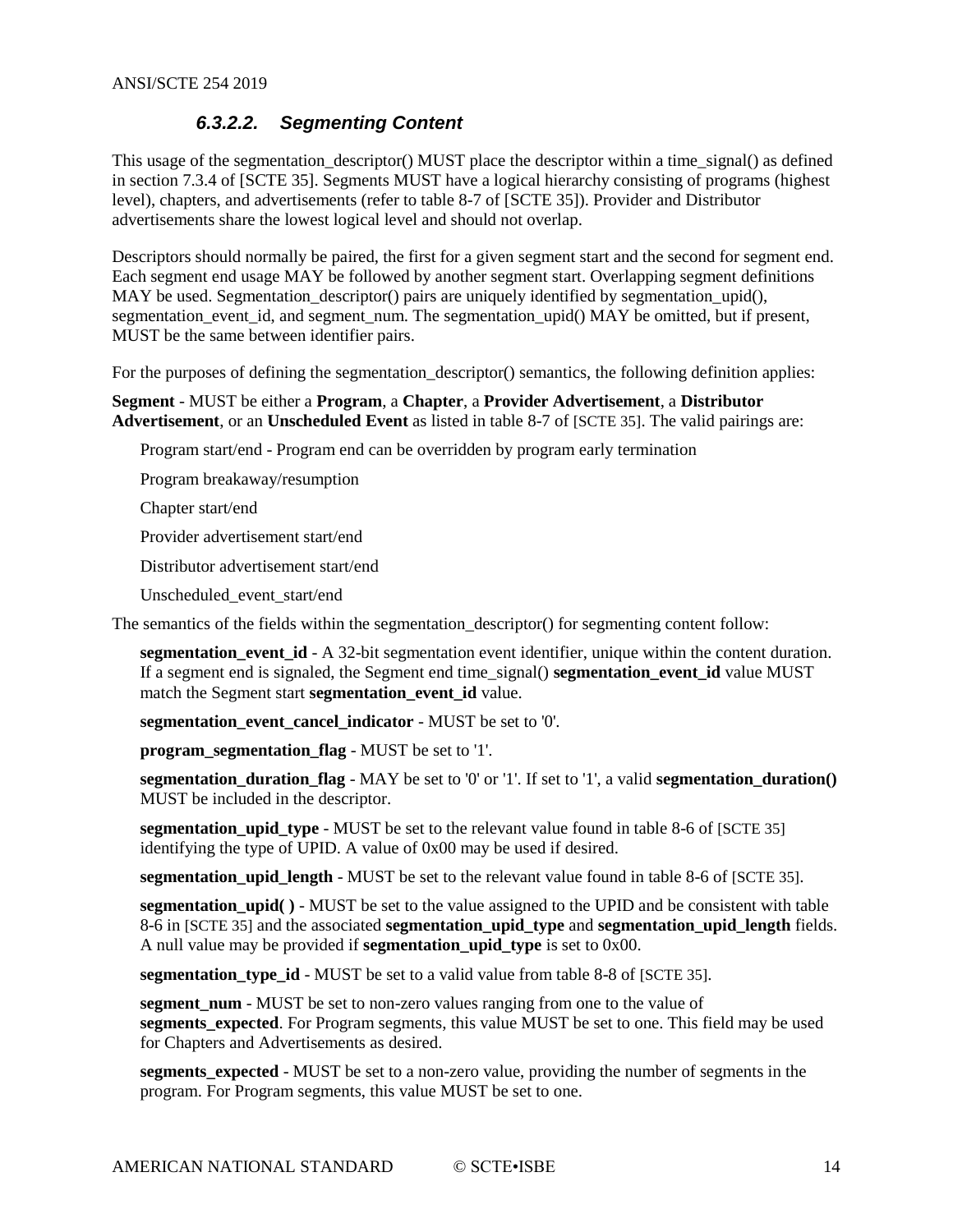#### <span id="page-14-0"></span>**6.4. Audio Encoding Specification**

This section describes the normative specification of the encoded audio content.

- 1. For AC-3 audio elementary streams, the audio compression format MUST conform to the bit stream syntax for the Digital Audio Compression (AC-3) Standard in accordance with [\[ATSC](#page-5-6)  [A/52B\].](#page-5-6) The Enhanced AC-3 audio elementary stream MUST conform to [\[ATSC A/52B\]](#page-5-6) as constrained per [\[ATSC A/53, Part 5\]](#page-5-7) with additional data rates up to 448 kbps.
- 2. When available, the source audio SHOULD be encoded as 5.1 channel AC-3 or Enhanced AC-3, i.e., the audio coding mode SHOULD be 3/2 and the low frequency effects channel SHOULD be on. If the source audio cannot be encoded as AC-3 5.1, then the audio coding mode MUST be 2/0, i.e., 2-channel stereo (Left & Right).
- 3. If the audio is encoded as 5.1 channel, then the encoded bit rate MUST be under 448 kbps.
- 4. If the audio is encoded as 2-channel stereo (2/0), then the encoded bit rate MUST be 192 kbps for primary audio and 128 kbps OR 192 kbps Dolby AC-3 for secondary audio.
- 5. The audio sample rate MUST be 48 kHz.
- 6. The first byte of the audio elementary stream MUST be the first byte of an audio access unit.
- 7. The audio elementary stream MUST contain an integral number of access units.
- 8. The dialogue normalization value (dialnorm) in each AC-3 elementary stream MUST be set to agree with (i.e., indicate) the level of average spoken dialogue within the encoded audio program. The dialogue level can be measured by means of an A-weighted integrated measurement (Leq(A) [IEC 61672-1] or [ITU-R BS.1770]). Informative note: Receivers (i.e., Set-top Boxes, Home Theaters, etc.) use the dialnorm value to adjust the reproduced audio level upon decoding to normalize the dialogue level. $<sup>1</sup>$ </sup>
- 9. For MPEG audio elementary streams, the audio compression MUST conform to the bit stream syntax for one of the following:
	- o MPEG-1 audio Layer I, II & III [IEC 11172-3]
	- o MPEG-4 AAC, [IEC 14496-3]
	- o MPEG-4 HE-AAC [IEC 14496-3]
	- o MPEG-4 HE-AAC-v2 [IEC 14496-3].
	- o MPEG-2 AAC-LC [IEC 13818-7].

Note: MPEG-2 AAC-LC may not be supported by all receivers.

- 10. The last byte of the payload of the transport packet transmitted prior to an out point MUST be the last byte of an audio access unit and the last byte of a PES packet.
- 11. The first audio payload following an in point MUST start with a PES header and the start of an audio access unit.

l

<sup>1</sup> For further information see http://www.dolby.com/about/contact\_us/contactus.cfm?goto=31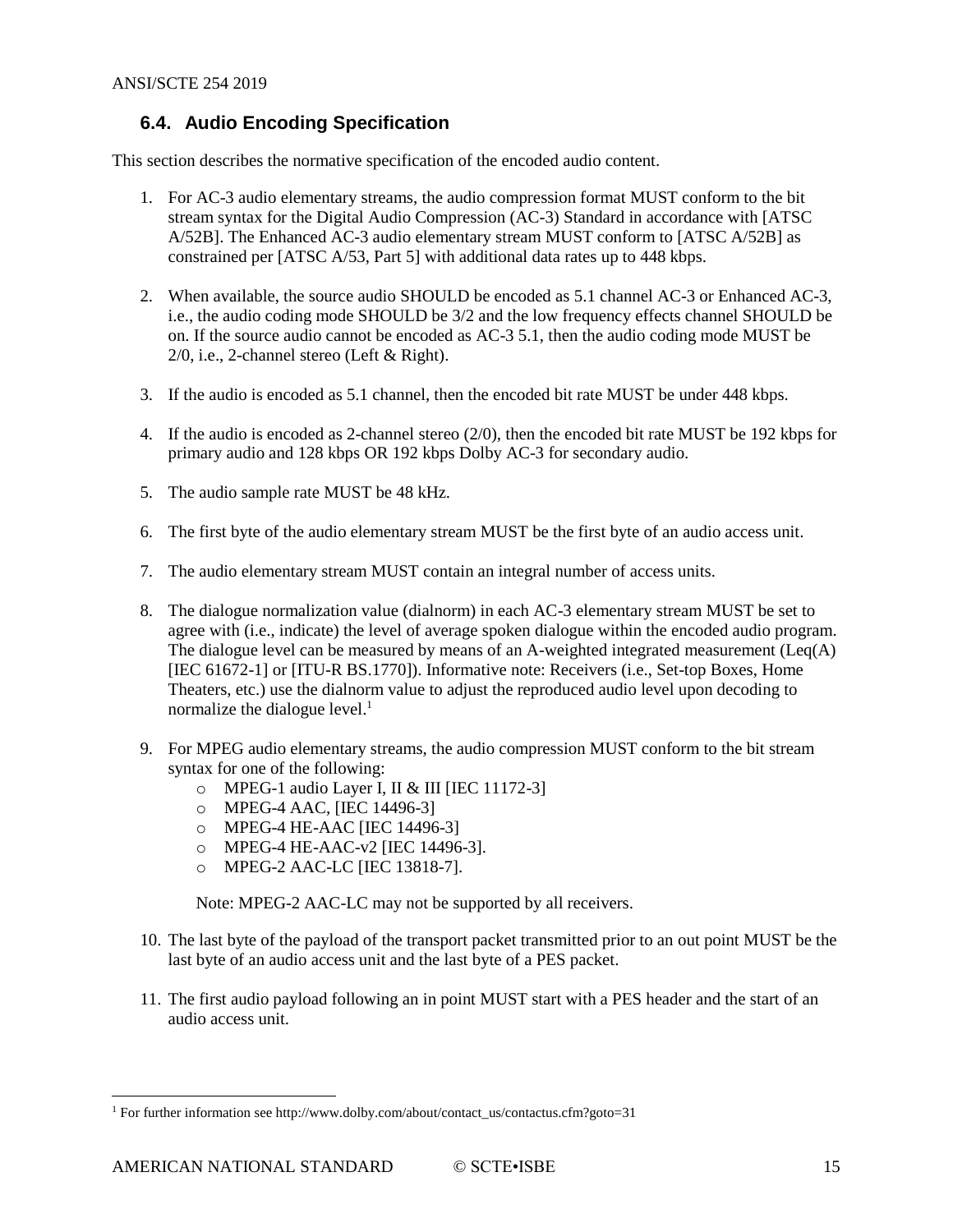- 12. The values of PTS of the first audio access unit after an out point MUST be such that the presentation of this access unit follows the presentation of the last access unit transmitted prior to the out point at the proper time as determined by the audio access unit duration.
- 13. The bit stream syntax MUST remain the same for the encoded content.

Note: For applications (ex. Ad insertion into on demand content using playlists) that switch between encoded content files, the bit stream syntax should remain the same.

#### <span id="page-15-0"></span>**6.5. Subtitling Data Specification**

This section describes the normative specification of the encoding and transport of subtitling data.

<span id="page-15-1"></span>Subtitling data MUST be encoded and carried in the transport stream in accordance with [\[SCTE 27\].](#page-4-7)

#### **6.6. MPEG-2 Systems Constraints**

This section describes the coding constraints that apply to the use of the MPEG-2 Systems specification in creation of a single transport stream. Because this document is for stored content, there should not be any discontinuities or PSI version changes. Other applications, such as broadcast, may have PSI version changes and time base discontinuities. These uses are outside the scope of this document.

#### *6.6.1. Video PES Constraints*

<span id="page-15-2"></span>This section describes the coding constraints that apply to the video Packetized Elementary Stream (PES).

- 1. Each video access unit MUST be completely contained within one PES packet, and the first byte of the PES packet payload MUST be the first byte of the video access unit.
- 2. Decoding and presentation time stamps (DTS and PTS), DTS present only if DTS differs from the PTS, MUST be contained in the PES packet header of each PES packet that carries an I-Picture.

#### <span id="page-15-3"></span>*6.6.2. Transport Stream Constraints*

- 1. The transport stream MUST comply with the definition of a transport stream as specified in [\[IEC](#page-5-1)  [13818-1\].](#page-5-1)
- 2. The transport stream MUST carry only a single program (SPTS).
- 3. The program in the transport stream MUST contain only a single video elementary stream.
- 4. The program in the transport stream MUST contain at least one audio elementary stream.
- 5. The transport stream MUST consist of 188-byte transport packets.
- 6. The first byte of the transport stream MUST be the first byte of a transport packet.
- 7. The transport stream MUST contain an integral number of transport packets.
- 8. The transport stream MUST NOT contain continuity\_counter discontinuities.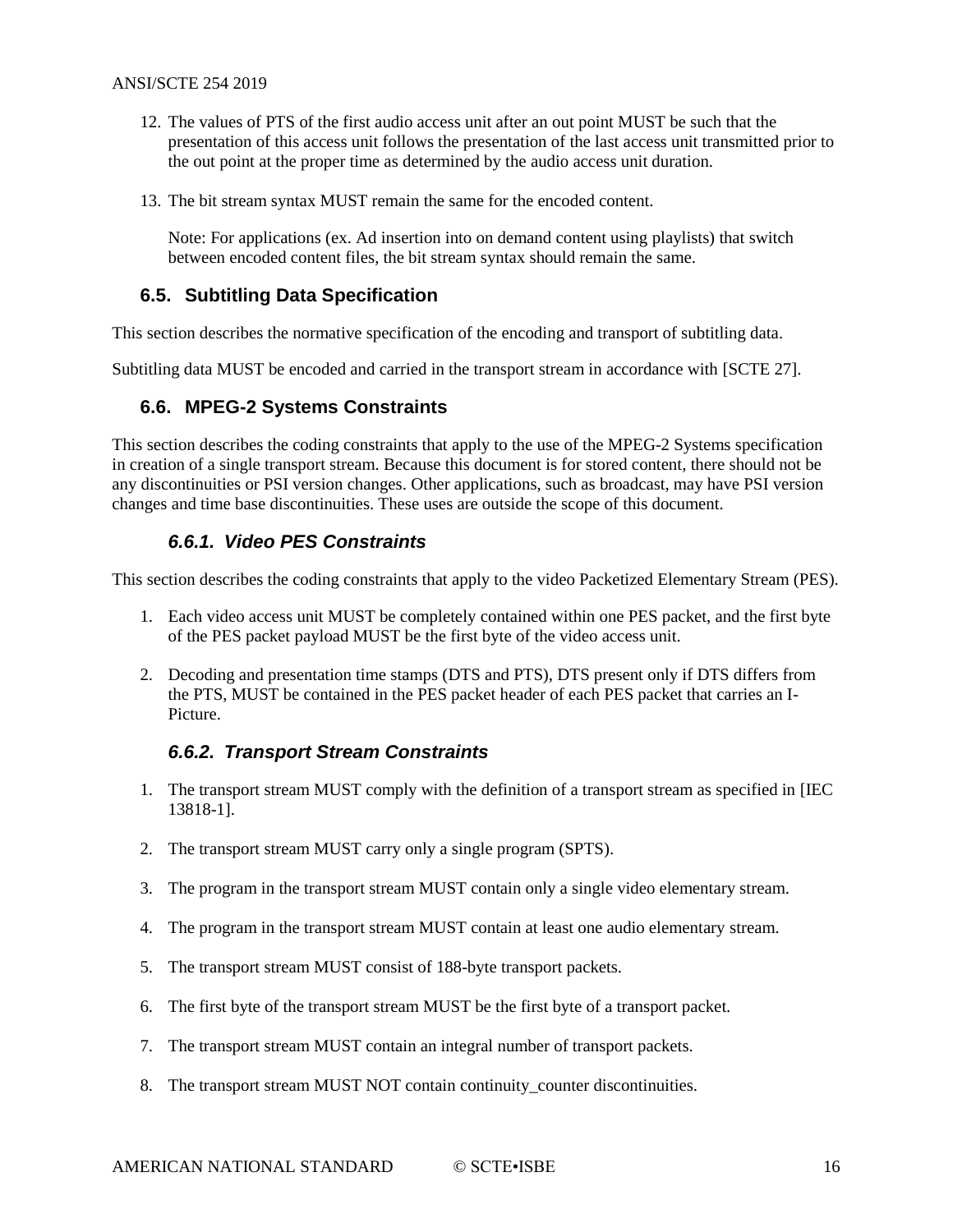#### ANSI/SCTE 254 2019

9. The transport stream MUST contain exactly one system time-base discontinuity (PCR), which MUST be signaled in the first PCR packet of the stream. PCR continuity MUST be maintained in the case where one or more out points and/or in points exist between two presentation units in the encoded content.

Note: Output devices (ex. a video streamer) MAY maintain PCR continuity when transitioning from one piece of encoded content to another. Alternatively, an output device may choose to signal time-base discontinuity at such transitions between encoded content. If signaled by the output device, the time-base discontinuity MUST be signaled in the first PCR packet follow the transition to the new content.

- 10. PCRs MUST have an accuracy of 5 ppm.
- 11. The first PCR packet of the stream MUST have the transport discontinuity\_indicator flag set to '1'.
- 12. A PCR SHOULD be present in any transport packet containing the first byte of a video PES payload.
- 13. The audio T-STD MUST comply with section 3.6 of Annex A of [\[ATSC A/52B\].](#page-5-6)
- 14. The random\_access\_indicator MUST be set to '1' in any transport packet containing the first byte of a video PES payload that carries an I-Picture.
- <span id="page-16-0"></span>15. For Video in point and out points, the transitions MUST maintain full compliance with the T-STD model.

#### *6.6.3. Transport Bit Rate Constraints*

<span id="page-16-1"></span>The transport stream MUST be constant bit rate within the tolerances provided by [\[IEC 13818-1\]](#page-5-1) section 2.4.2.2.

#### *6.6.4. PSI Constraints*

- 1. A complete program association table (PAT) MUST occur in the transport stream before the first byte of a program map table (PMT).
- 2. A PMT that contains a complete program definition MUST occur in the transport stream before the first transport packet with an elementary stream PID.
- 3. The time interval in the transport stream between successive occurrences of the PAT MUST be less than or equal to 250 milliseconds. It is recommended that the time interval between successive occurrences of the PAT be 125 milliseconds.
- 4. The time interval in the transport stream between successive occurrences of the PMT MUST be less than or equal to 250 milliseconds. It is recommended that the time interval between successive occurrences of the PMT be 125 milliseconds.
- 5. The stream\_type value assigned in the PMT to the video elementary stream MUST be 0x02 or 0x80 for MPEG-2 video and 0x1B for AVC video.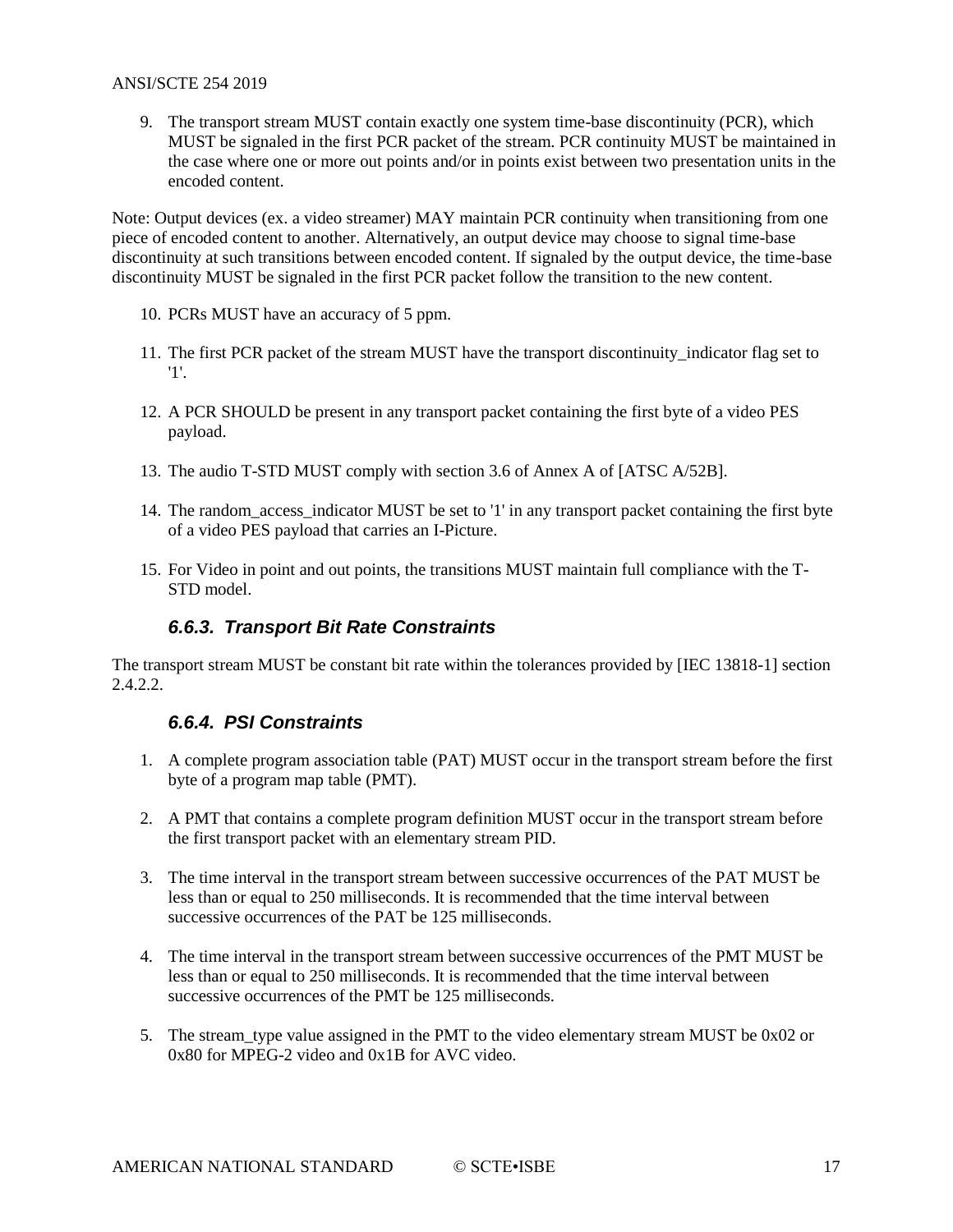- 6. The stream\_type value assigned in the PMT to AC-3 and E-AC-3 audio elementary streams MUST be 0x81 [ATSC A/53, Part 3]. The stream\_type values for MPEG-1 audio (Layer I, II, & III); MPEG-4 (MPEG-4 HE-AAC and MPEG-4 HE-AAC-v2) audio MUST conform to the specified values in table 2-34 o[f \[IEC 13818-1\].](#page-5-1)
- <span id="page-17-1"></span>7. Descriptors MUST be included in the PMT to comply with SCTE and ATSC standards. The descriptors in [Table 1](#page-17-1) SHOULD be considered.

| <b>Descriptor</b>           | <b>Defining Specification</b> | <b>Notes</b>                                                                       |
|-----------------------------|-------------------------------|------------------------------------------------------------------------------------|
| Registration                | ISO/IEC 13818-1               | Optional per ANSI/SCTE 54 2009                                                     |
| ISO-639 language            | <b>ISO/IEC 13818-1</b>        | Not required after 1 March 2008 per [ATSC A/53,<br>Part 31                         |
| AC-3 Audio<br><b>Stream</b> | ATSC A/52B                    | After 1 March 2008 includes ISO 639 language<br>descriptor per [ATSC A/53, Part 3] |

- 8. Other private data PIDs are allowed in the PMT. These entries in the PMT SHOULD have registration\_descriptors identifying their structure.
- 9. There MAY be PIDs in the transport stream that are not referenced in the PSI. The use and handling of these PIDs are beyond the scope of this document.
- 10. PMT sections SHOULD be no longer than 183 bytes in length and SHOULD be placed into a single transport stream packet. It is anticipated that future PMT sections may exceed this length due to PID demands for audio, ETV/OCAP, and other applications.
- 11. All PATs in the file SHOULD be identical and should have a constant version\_number.
- 12. All PMTs in the file SHOULD be identical and should have a constant version\_number.
- <span id="page-17-0"></span>13. All stereoscopic (3D) content MUST be identified according to PSI signaling constraints of [\[SCTE 187-2\].](#page-5-8)

#### *6.6.5. PID Value Constraints*

This specification uses a fixed PID allocation for PSI, video, audio, and data streams. In future versions of this specification, these PIDs may be unconstrained. In anticipation of this change, users and implementers should not assume these fixed values will always be used, and instead should determine the PIDs based on the contents of the PSI.

- 1. The program\_map\_PID for the program MUST have the value 0x1E0 (decimal 480).
- 2. The elementary PID assigned to the video elementary stream MUST have the value  $0x1E1$ (decimal 481).
- 3. The PCR\_PID of the program MUST have the value 0x1E1 (decimal 481).
- 4. The elementary\_PID assigned to the first, or primary, audio elementary stream listed in the PMT MUST have the value 0x1E2 (decimal 482).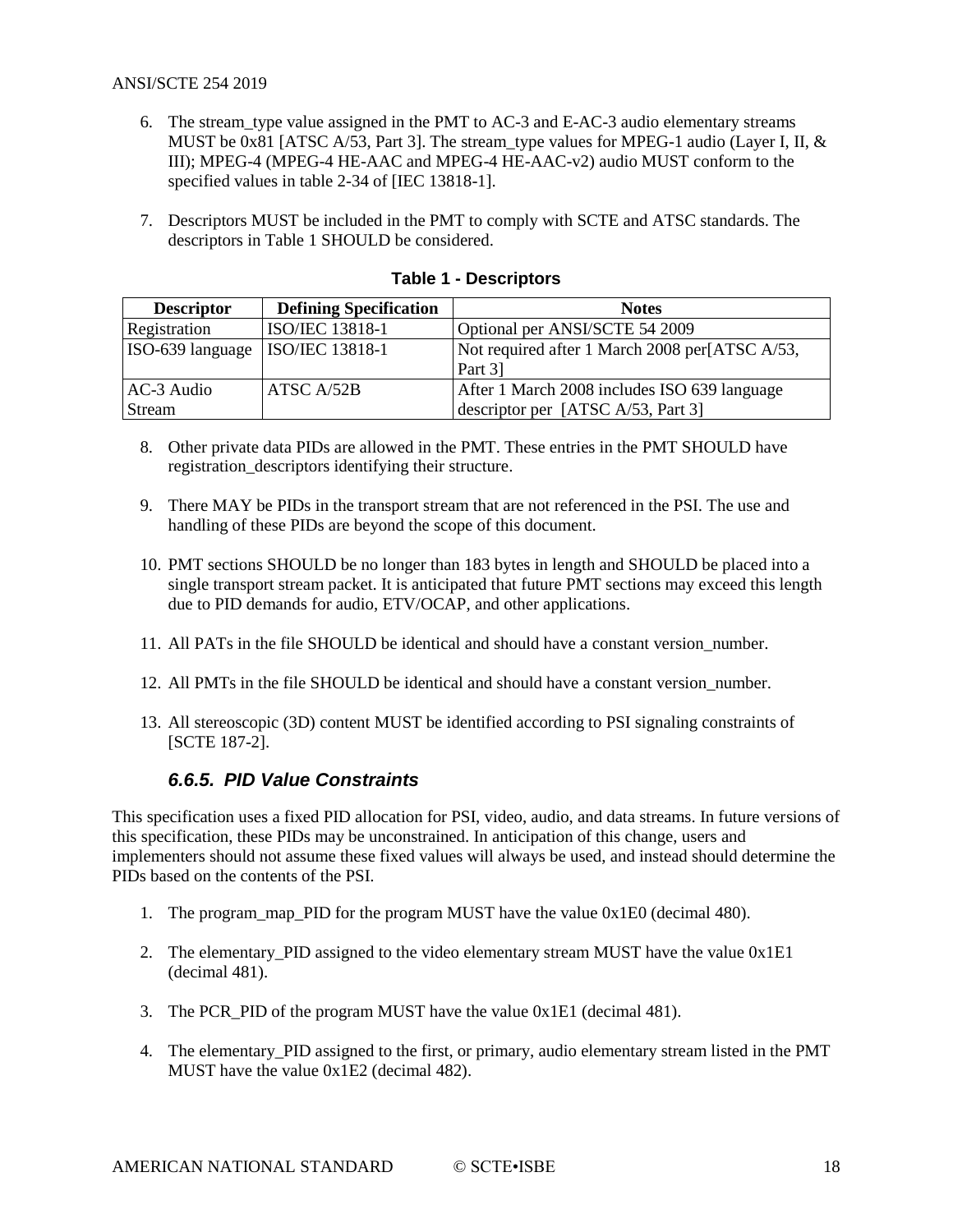- 5. If one or more audio elementary streams are present in addition to the primary audio elementary stream, the elementary\_PID assigned to the Nth additional audio elementary stream listed in the PMT MUST have the value  $0x1E0 + N + 1$ .
- 6. If one or more data elementary streams are present in addition to one or more audio elementary streams, the elementary PID assigned to the data elementary streams listed in the PMT MUST have values higher than the last audio elementary stream.

#### <span id="page-18-0"></span>**6.7. Recommended Video Compression Practices (Informative)**

This section is for informative purposes only.

- 1. Film-source material SHOULD be encoded using "reverse" or "inverse" telecine, resulting in a coded frame rate of 23.97 Hz.
- 2. Each stream within the program SHOULD start without any significant leader (such as black video frames) and end without any significant trailer to facilitate the seamless back-to-back splicing of separate programs.
- 3. Quality Control cleanup MAY be performed, if necessary, using noise reduction and bandwidth limiting.

#### <span id="page-18-1"></span>**6.8. Bit Rate (Informative)**

<span id="page-18-2"></span>This section describes bit rate calculations and concerns for video content. The examples here use SD values, but the calculations, with appropriate values, are applicable to HD as well.

#### *6.8.1. Transport Bit Rate*

There are many concerns, constraints, and issues that determine the optimal bit rate for a given situation. For example, success has been widely achieved using the 3.75 Mbps transport bit rate for SD; other rates are possible. However, users and implementers should be aware that installed and legacy systems have constraints on bandwidth and system resource management that do not currently support widely-varied bit rates–especially within a single QAM multiplex as may be encountered in actual use. Thus, 3.75 Mbps is a "safe harbor" for SD until planned system improvements occur.

Depending on MPEG-2 encoder quality, desire to maintain high consumer picture quality, etc., it has been suggested that low-motion, low-complexity content can be successfully encoded at 3.37 Mbps, while sports content may require a rate exceeding that permitted by this specification (e.g., 4.125 Mbps). However, optimal picture quality can be obtained by changes to raw bit rate and/or changes in encoder resolution and/or filtering. Considering the "safe harbor" noted above, it is desired to change filtering first and bit rate as required on a secondary basis.

#### *6.8.2. Video Bit Rate*

<span id="page-18-3"></span>The maximum bit rate that is available for video is dependent on the number of audio services and their bit rates. For example, in the SD case where the transport stream is limited to 3.75 Mbps, the video rate must be lower when 5.1 audio is included at 384 kbps than when stereo audio at 192 kbps is used. If multiple audio streams are included, the video must leave room for the highest bit rate audio. For example, if both stereo and 5.1 audio are included, then the video and the 384 kbps audio must fit into 3.75 Mbps.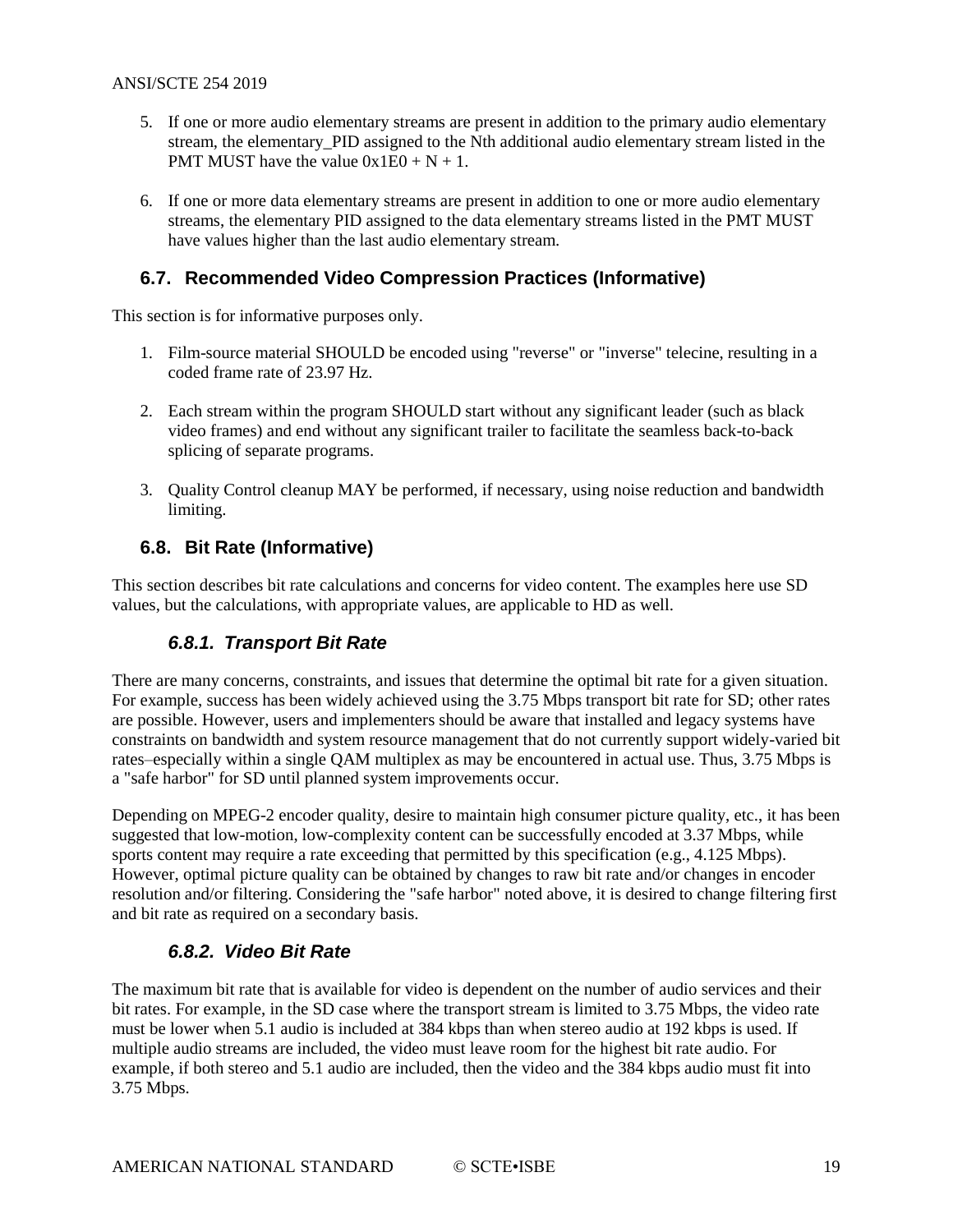#### ANSI/SCTE 254 2019

It is important to take overhead into account when determining the video rate. The video rate is just that the rate of the video elementary stream. This does not include the PES and transport overhead. The transport overhead will add about 2.2%, and the PES and PCR will add 4.4 kbps. These numbers are estimates.

For example, assuming a 5.1 audio at 384 kbps, what is the max video rate for SD? The audio rate is increased by the PES and transport overhead to 396 kbps. The PSI (PAT and PMT) at 10 times per second add another 30 kbps. This leaves 3.324 Mbps for the video. Reducing by the transport overhead (2%), and subtracting the PES and PCR overhead, leaves 3.25 Mbps. This calculation is meant to show how the maximum video rate is affected by the audio and how the transport and other overhead comes into play. The actual maximum video rate will depend on the encoding and multiplexing system in use.

Complex SD sequences, such as sports or action scenes, will require rates over 3 Mbps. It may be possible to use a much lower rate in some circumstances, such as for slide-show type sequences of pictures. Because of the wide variety of source material, no limits are placed on the video elementary stream rate by this specification.

<span id="page-19-1"></span>For AVC encoding, the recommended transport stream bit rate<sup>2</sup> SHOULD be the minimum rate for any given content according to business requirements that fit into one of the defined bit rates in the table below<sup>3</sup>:

| Rate          | <b>Content type</b>                    | <b>Peak Transport Stream bit rate</b> |
|---------------|----------------------------------------|---------------------------------------|
|               | <b>MPEG 4, SD Transport Rate:</b>      | 1.875 Mbps                            |
|               | <b>MPEG 4, SD Transport Rate:</b>      | 3.750 Mbps                            |
| $\mathcal{R}$ | <b>MPEG 4, HD Transport Rate:</b>      | $5.625$ Mbps                          |
|               | MPEG 4, HD Transport Rate:             | 7.500 Mbps                            |
|               | MPEG 4, HD Transport Rate: 19.375 Mbps |                                       |
| 6             | MPEG 4, HD Transport Rate: 11.250 Mbps |                                       |
| ⇁             | <b>MPEG 4, HD Transport Rate:</b>      | $15.000$ Mbps                         |
| 8             | MPEG 4, HD Transport Rate: 18.750 Mbps |                                       |

**Table 2 - Recommended AVC Transport Stream Bit Rates**

## <span id="page-19-0"></span>**6.9. Handling Multiple Audio Streams (Informative)**

This section is for informative purposes only.

Content encoded with additional or alternative audio elementary streams will have PID assignments pursuant to Section 6.6.5, and will not exceed the nominal transport bit rate specified in Section 6.6.3. It is expected that the provisioning of the content conceptually occurs as in the following narrative (in this example, Spanish audio is the "first alternate" language and, thus, is encoded on PID 0x1E3):

1. Consumer is presented with a selection of content that has alternative (Spanish) audio available. (Note: it is beyond the scope of this narrative to discuss the language of Metadata and/or UI).

 $\overline{a}$ <sup>2</sup> The bit rates shown are for the distribution over the cable system between the VOD server and the VOD client; actual bit rate for delivery to the cable system may be higher. The bit rates shown represent the peak transport stream bit rates, including the sum of the video elementary stream, one audio language or service with the highest bit rate, and any ETV (EBIF) or OCAP bound-application data that may accompany the content. If more than one audio service is provided with the content, the highest bit rate of any single service or language will be used for the calculation of the peak transport stream bit rate.

<sup>&</sup>lt;sup>3</sup> The recommended bit rates are designed to allow optimal use of the bandwidth provided by a QAM 256 channel. Other delivery mechanisms, outside the scope of this document, may use different bit rates.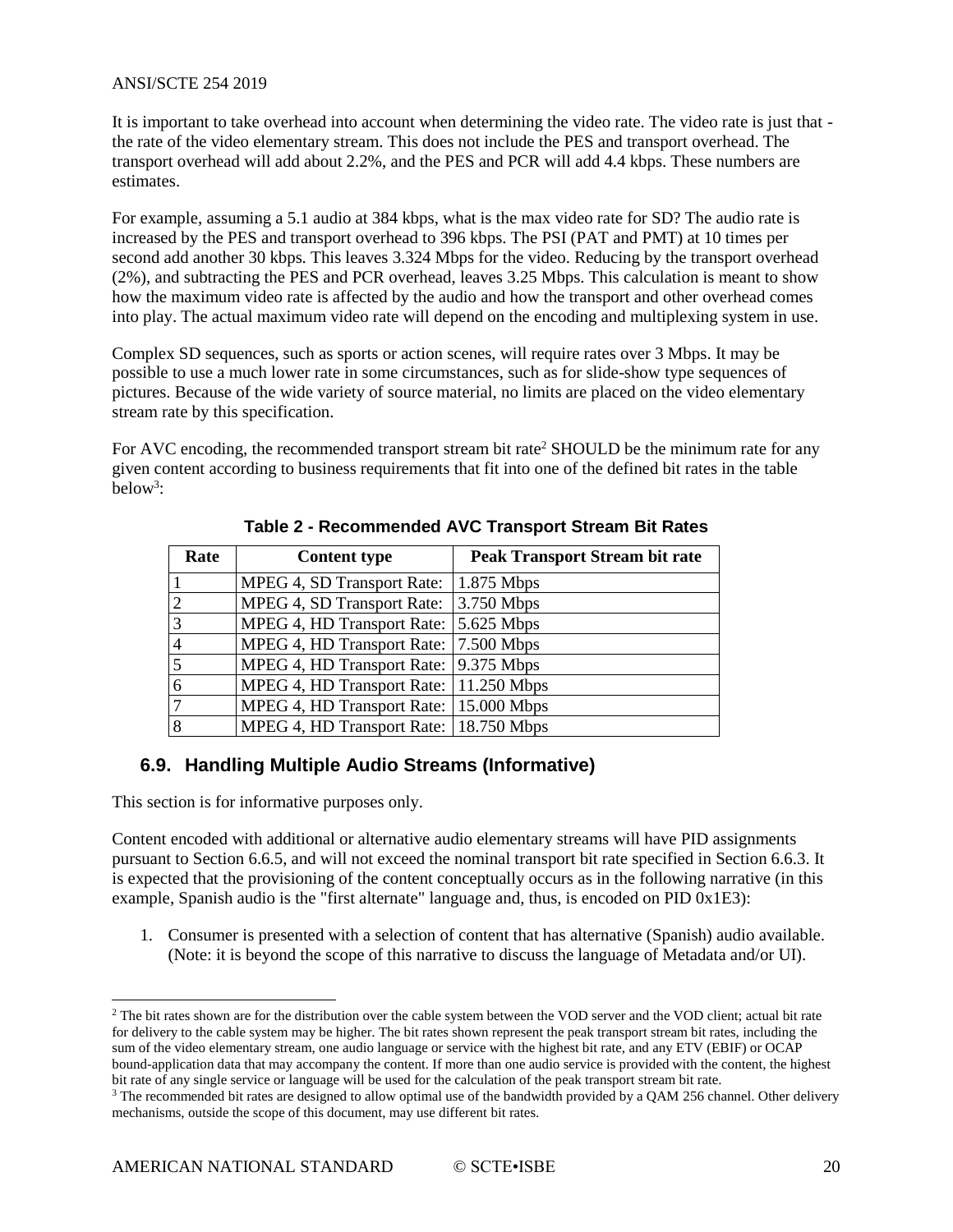- 2. Consumer selects the alternative language via the UI.
- 3. The server source / consumer sink session streams with Video PID=0x1E1 and Audio PID=0x1E3 (alternate audio). Primary audio PID=0x1E2 is dropped by the server and does not consume any QAM bandwidth. In the example that primary audio was Dolby 5.1 (384 kb/s) and the secondary audio was Dolby 2/0 (192 kb/s), the transport stream is 192 kb/s lower than the nominal bit rate in Section 6.6.3.
- 4. For clarity: It is important to note that the server did not re-map the alternative audio from 0x1E3 to 0x1E2.

#### <span id="page-20-0"></span>**6.10. Data Specification**

This section describes the normative specification of optional data content.

- 1. ETV content MUST be delivered as part of the transport stream as described in [\[ETV-AM1.0\]](#page-5-9) and [\[ETV-BIF1.0\].](#page-5-10)
- 2. OCAP content MUST be delivered as part of the transport stream as described in [\[OCAP\].](#page-6-5)
- 3. While multiple profiles MAY be included in the content encoded per this specification, the data PIDs matching the profile of the requesting device SHOULD be used in choosing the actual data content delivered. Profiles are discussed in more detail in the referenced ETV and OCAP specifications.

#### <span id="page-20-1"></span>**6.11. NPT Usage Specification**

NPT generation and interpretation is constrained by the following.

- 1. For MPEG-2, the first I-Picture following the PMT following the PAT MUST be considered NPT 0. See PSI constraints in Section 6.6.4.
- 2. For AVC, the first IDR following the PMT following the PAT MUST be considered NPT 0. See PSI constraints in Section 6.6.4.
- 3. An NPT MUST be based on the difference between the PTS at the referenced point and the PTS at NPT 0.
- 4. An NPT reference MUST be resolved by adding the NPT as an offset to the PTS at NPT 0. The NPT MUST be no more than 1 ms before the referenced picture.
- 5. For an out point, presentation MUST be up to but not including the referenced picture.
- 6. For an in point, presentation MUST start with the referenced picture.
- 7. In the case of a timebase discontinuity that is indicated by the discontinuity\_indicator in the transport packet adaptation field, the discontinuity is the result of some stream manipulation upstream of the VOD system. The VOD system MUST assume that the upstream device has created a compliant stream and the relative timing across the discontinuity has been maintained. The stream is expected to conform to ISO 13818-1 and 13818-4 requirements for signaled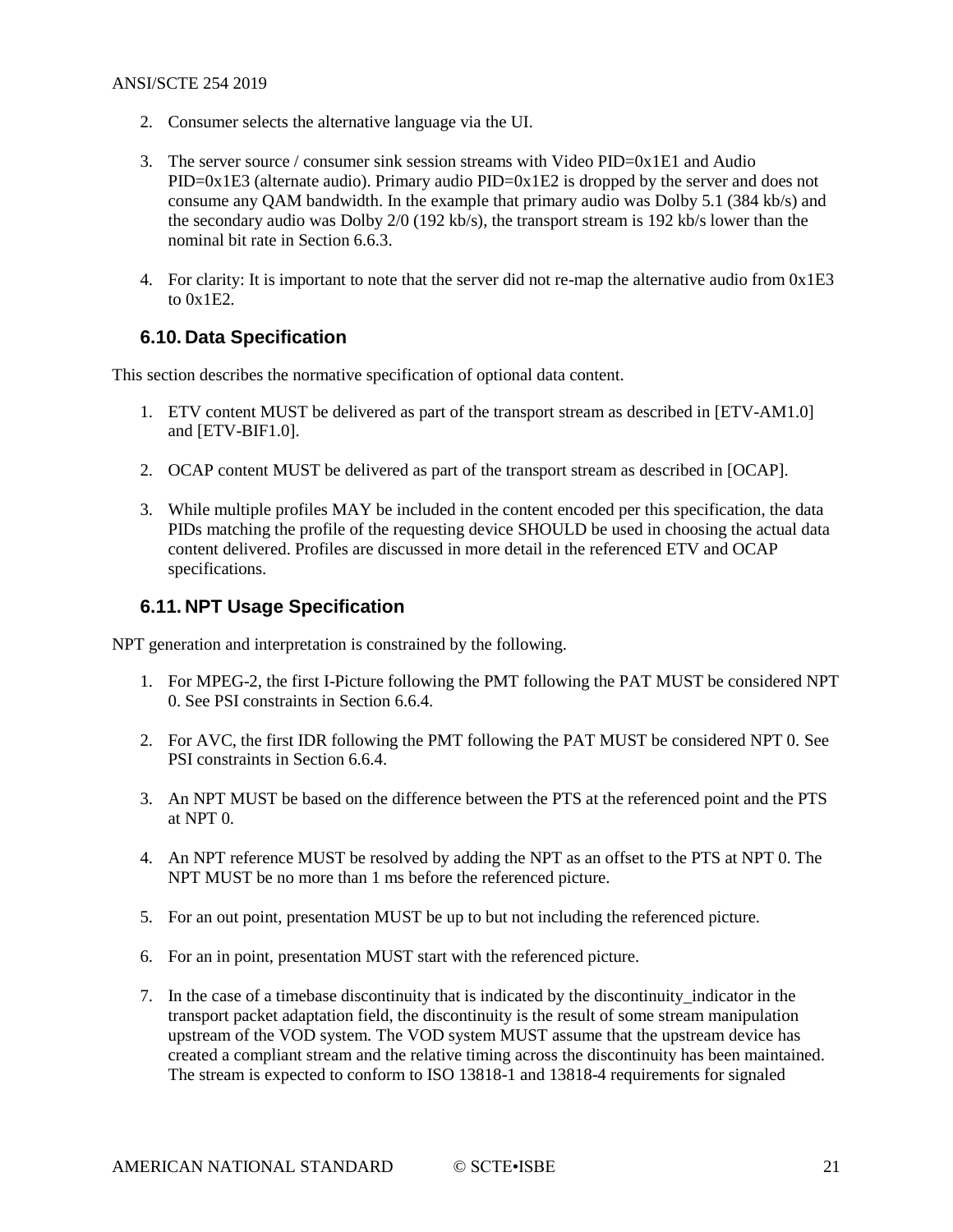discontinuities. When the server detects the discontinuity indicator, it MUST recalculate the offset described in (4) above by the following mechanism:

- a. the server MUST calculate the effective PCR in the original timebase of the first packet containing a PCR in the new timebase. If the content is not CBR, the server MUST use the bitrate calculated for the last PCR interval.
- b. the difference between the calculated PCR and the new PCR carried after the discontinuity\_indicator MUST be applied to the active offset to create the new offset value.
- c. the new offset value MUST be used to convert all PTS values following the signaled discontinuity to NPT values.

Note: If the stream commences with a discontinuity indicator, it is not subject to this processing.

- 8. In the case where the discontinuity is not signaled, it is assumed to be the result of an error upstream of the VOD system. Since an unknown number of packets may be missing, the VOD system MUST continue to use the same offset value that was in effect prior to the discontinuity.
- 9. In the case of a rollover in any time-based value (PCR or PTS), NPT calculations MUST be performed as if there were an infinite number of bits in the field, e.g. by virtually adding extra bits to the existing value and carrying out the lost rollover bit before performing any calculation of NPT.
- 10. In the case of a rollover in any time-based value (PCR or PTS), NPT calculations MUST be performed as if there were an infinite number of bits in the field, e.g. by virtually adding extra bits to the existing value and carrying out the lost rollover bit before performing any calculation of NPT.

## <span id="page-21-0"></span>**7. Standard Definition (SD) Encoding - MPEG-2**

This section is applicable to "standard definition" (SD) MPEG-2 encoding of video content. SD video compression is constrained to the so-called "NTSC 480i" format. Although based on the same core SCTE parameters, this SD encoding specification contains parameters that were (and may continue to be) applicable to certain "legacy" implementations, and are not relevant to HD-compatible set-top devices and/or 2-way compatible host devices.

Further, there are some "fixed" or "set" values within this section that are applicable to the "state of the industry" as of this writing. For example, although MPEG video encoding continues to improve, some of the bit rate parameters specified herein are necessary due to limitations in QAM and system bandwidth resource management systems.

#### <span id="page-21-1"></span>**7.1. Metadata Specification**

This section describes the normative specification of Metadata associated with SD-encoded video content.

<span id="page-21-2"></span>The Metadata MUST comply with [\[CONTENTv3.0\].](#page-5-2)

#### **7.2. Video Encoding Specification**

This section describes the normative specification of the SD-encoded video content.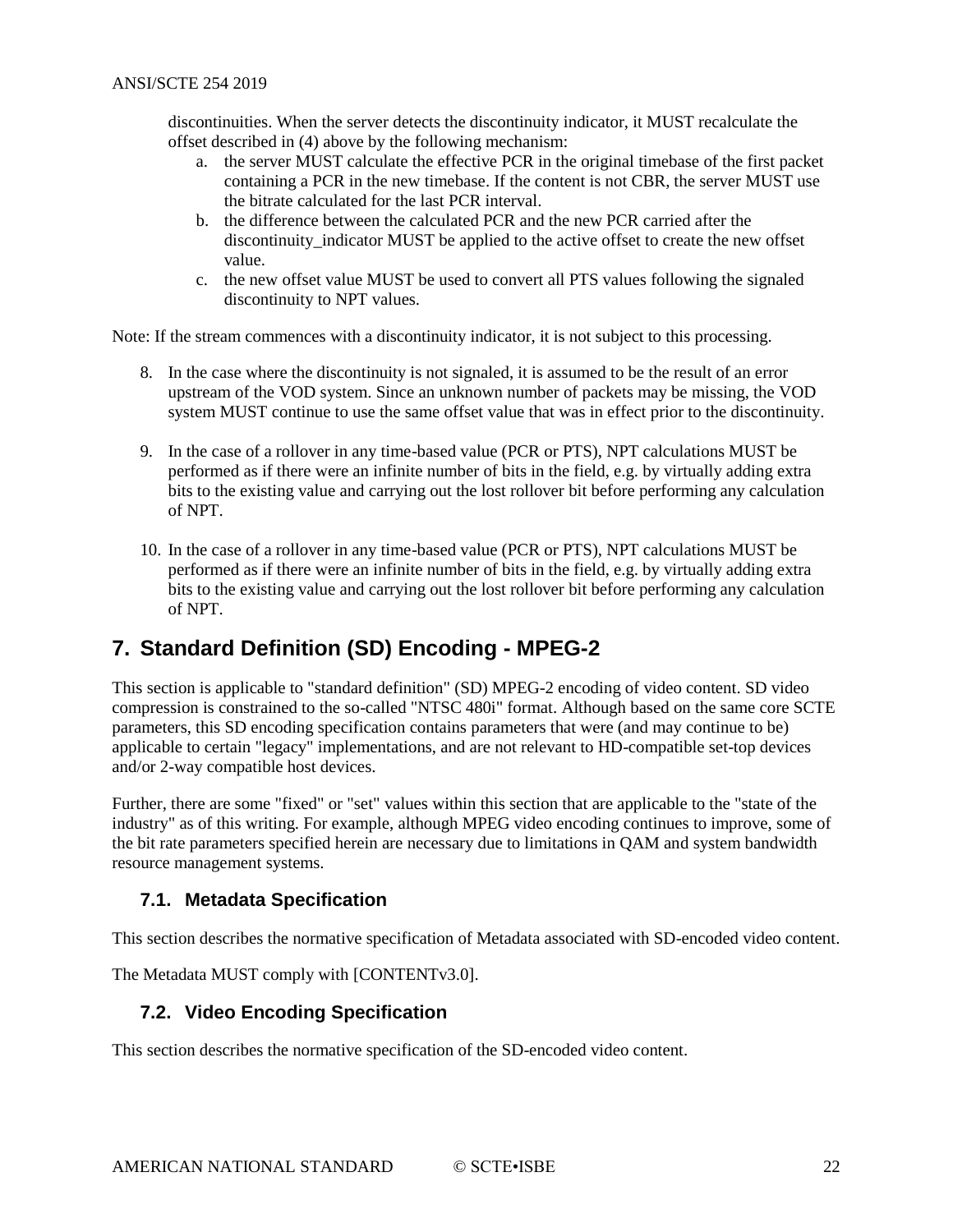- 1. The video compression format MUST conform to the requirements of [\[IEC 13818-2\].](#page-5-11) The allowable parameters MUST be bounded by the upper limits specified for the Main Profile at Main Level.
- 2. The video bit stream MUST meet the constraints and extensions described in [\[SCTE 43\]](#page-5-3) for a coded vertical size of 480, aspect ratio of 4:3, and interlaced scan, i.e., it MUST be constrained to the entries in table 3 of [\[SCTE 43\]](#page-5-3) with the vertical\_size\_value equal to 480, the aspect\_ratio\_information equal to 2 (4:3 display aspect ratio), the frame\_rate\_code equal to 4 (29.97 Hz), and the progressive\_sequence equal to 0 (interlaced scan).

Note: Output devices (ex. a video streamer) SHOULD also comply with this constraint when transitioning from one piece of encoded content to another.

3. The video elementary stream MUST be encoded at a constant bit rate (CBR). In the future, variable bit rate (VBR) encoding may be allowed.

#### <span id="page-22-0"></span>**7.3. MPEG-2 Systems Constraints**

This section describes the coding constraints that apply to the use of the MPEG-2 Systems specification in creation of a single transport stream containing SD-encoded video content.

- 1. Every transport packet MUST NOT have an adaptation\_field\_length equal to zero, i.e., the adaptation field, when present, in any transport packet MUST have a length greater than one byte. **Informative Note**: This constraint exists to support legacy set-top boxes.
- 2. The number of bytes between the last byte of the start code preceding each Picture Start Code to the first byte of the Picture Start Code MUST be a multiple of four (commonly referred to as "quad-byte alignment"). Informative Note: This constraint exists to support legacy set-top boxes.

#### *7.3.1. Transport Bit Rate Constraints*

<span id="page-22-1"></span>The aggregate transport bit rate for PID 0, the PMT PID, the video PID, any one audio PID, and any data PIDs MUST NOT exceed 3.75 Mbps.

#### <span id="page-22-2"></span>**7.4. Closed Caption / V-Chip Requirements for MPEG-2 SD**

This section describes the normative specification of the encoding and transport of closed caption data in video picture user data.

- 1. [\[SCTE 20\]](#page-4-8) formatted CEA-608 user data are required.
- 2. ATSC [\[ATSC A/53, Part](#page-5-12) 4] formatted CEA-708D user data are required. The ATSC [\[ATSC](#page-5-12)  [A/53, Part](#page-5-12) 4] data MUST include cc\_type '00' and '01' CEA-608 data pairs containing CC1 captions, and cc\_type '10' and '11' data pairs containing DTVCC Service 1 captions.
- 3. User data sections MUST observe the interleave requirements of [\[SCTE 43\]](#page-5-3) section 5.2.2. Additional closed caption services embedded in the ATSC [\[ATSC A/53, Part](#page-5-12) 4]an[d \[SCTE 20\]](#page-4-8) user data constructs are optional.
- 4. V-Chip data, encoded in accordance with [\[CEA 608-E\],](#page-5-13) MUST conform to the ratings and/or content advisory data values set in Metadata.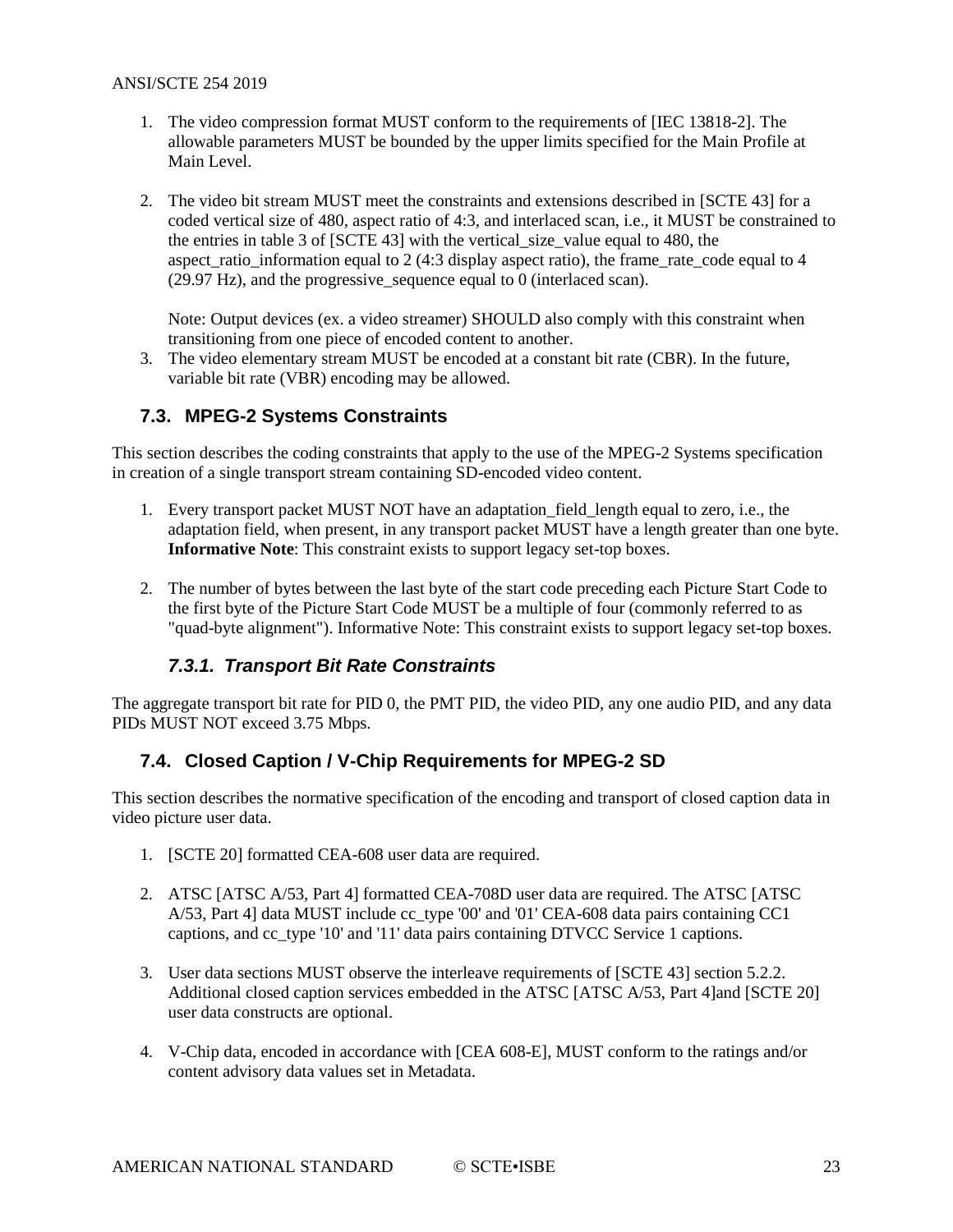Notes:

- 1. Refer to informative reference [\[FCC 47 CFR 79.1\]](#page-6-6) for rules governing carriage of closed captioning and exemptions.
- 2. Refer to informative reference [\[FCC 00-259\]](#page-6-7) for rules governing carriage of CEA-708 full syntax data.

## <span id="page-23-0"></span>**8. High Definition (HD) Encoding - MPEG-2**

<span id="page-23-1"></span>This section is applicable to "high definition" (HD) MPEG-2 encoding.

#### **8.1. Metadata Specification**

This section describes the normative specification of Metadata associated with HD-encoded video content.

<span id="page-23-2"></span>The Metadata MUST comply with [\[CONTENTv3.0\].](#page-5-2)

#### **8.2. Video Encoding Specification**

This section describes the normative specification of the HD-encoded video content.

- 1. The video compression format MUST conform to the syntax of [\[IEC 13818-2\],](#page-5-11) and MUST be subject to the constraints specified in Annex A of [\[ATSC A/53, Part](#page-5-12) 4]. The allowable parameters MUST be bounded by the upper limits specified for the Main Profile at High Level.
- 2. For video produced using the 1080i production format, the video bit stream MUST meet the constraints and extensions described in table 3 o[f \[SCTE 43\]](#page-5-3) for a coded vertical size of 1080, coded horizontal size of 1920, aspect ratio of 16:9, the frame\_rate\_code equal to 4 (29.97 Hz), and the progressive\_sequence equal to 0 (interlaced scan).

Note: Output devices (ex. a video streamer) SHOULD also comply with this constraint when transitioning from one piece of encoded content to another.

3. For video produced using the 720p production format, the video bit stream MUST meet the constraints and extensions described in table 3 o[f \[SCTE 43\]](#page-5-3) for a coded vertical size of 720, coded horizontal size of 1280, aspect ratio of 16:9, the frame\_rate\_code equal to 7 (59.94 Hz), and progressive scan (progressive\_sequence equal to 1).

Note: Output devices (ex. a video streamer) SHOULD also comply with this constraint when transitioning from one piece of encoded content to another.

4. For video produced using the 1080p production format or film-source material, the video bit stream MUST meet the constraints and extensions described in table 3 of [\[SCTE 43\]](#page-5-3) for a coded vertical size of 1080, coded horizontal size of 1920, aspect ratio of 16:9, the frame\_rate\_code equal to 1 (23.976 Hz) or 2 (24 Hz), and the progressive\_sequence equal to 1 (progressive scan).

Note: Output devices (ex. a video streamer) SHOULD also comply with this constraint when transitioning from one piece of encoded content to another.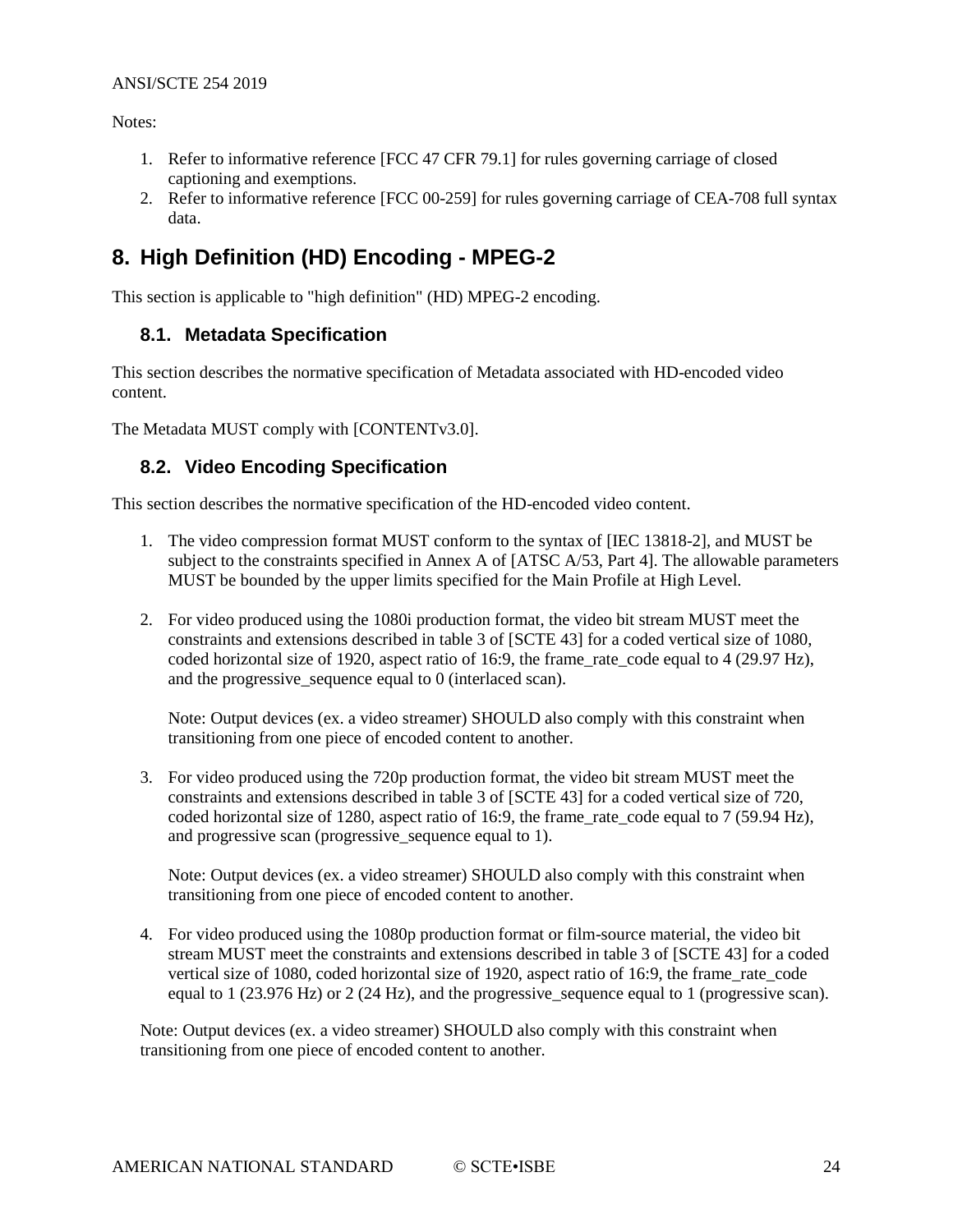#### <span id="page-24-0"></span>**8.3. Audio Encoding Specification**

This section describes the normative specification of the audio associated with the HD-encoded video content.

Alternatively, for applications of this standard outside of North America, the audio compression format MAY conform to either [\[IEC 11172-3\],](#page-5-14) [IEC 13818-3], or [\[IEC 14496-3\]](#page-5-15) subject to constraints and restrictions that are to be determined.

<span id="page-24-1"></span>Informative Note: This feature exists to support DVB systems.

#### **8.4. MPEG-2 Systems Constraints**

<span id="page-24-2"></span>This section describes the coding constraints that apply to the use of the MPEG-2 Systems specification, in creation of a single transport stream containing HD-encoded video content.

#### *8.4.1. Transport Bit Rate Constraints*

The aggregate transport bit rate for PID 0, the PMT PID, the video PID, any one audio PID, and one or more data PIDs MUST NOT exceed 19 Mbps.

#### <span id="page-24-3"></span>**8.5. Recommended Video Compression Practices (Informative)**

This section applies to HD encoding of video content and is for informative purposes only.

<span id="page-24-4"></span>The video elementary stream MAY be encoded at a variable bit rate (VBR).

#### **8.6. Transport Bit Rate (Informative)**

This section applies to HD encoding of video content and is for informative purposes only.

There are many concerns, constraints, and issues that determine the optimal bit rate for a given situation. Success has been widely achieved using the 15 Mbps transport bit rate, which is a multiple integer of the standard definition transport bit rate, using a variety of encoding systems and a variety of content types; other rates are possible.

However, users and implementers should be aware that installed and legacy systems have constraints on bandwidth and system resource management that do not currently support widely varied bit rates– especially within a single QAM multiplex as may be encountered in actual use. Thus, 15 Mbps is a "safe harbor" until planned system improvements occur. Improvements in both system resource management as well as MPEG encoding will result in successful accommodation of varied (and lower) bit rates; however, it does not appear that deployed systems can benefit from those improvements at this time.

#### <span id="page-24-5"></span>**8.7. Closed Caption / V-Chip Requirements for MPEG-2 HD**

This section describes the normative specification of the encoding and transport of closed caption data in video picture user data.

1. ATSC [\[ATSC A/53, Part](#page-5-12) 4] formatted CEA-708 user data are required. ATSC [\[ATSC A/53,](#page-5-12)  [Part](#page-5-12) 4] data MUST include type '00' and '01' CEA-608 data pairs containing CC1 captions, and type '10' and '11' data pairs containing DTVCC Service 1 captions.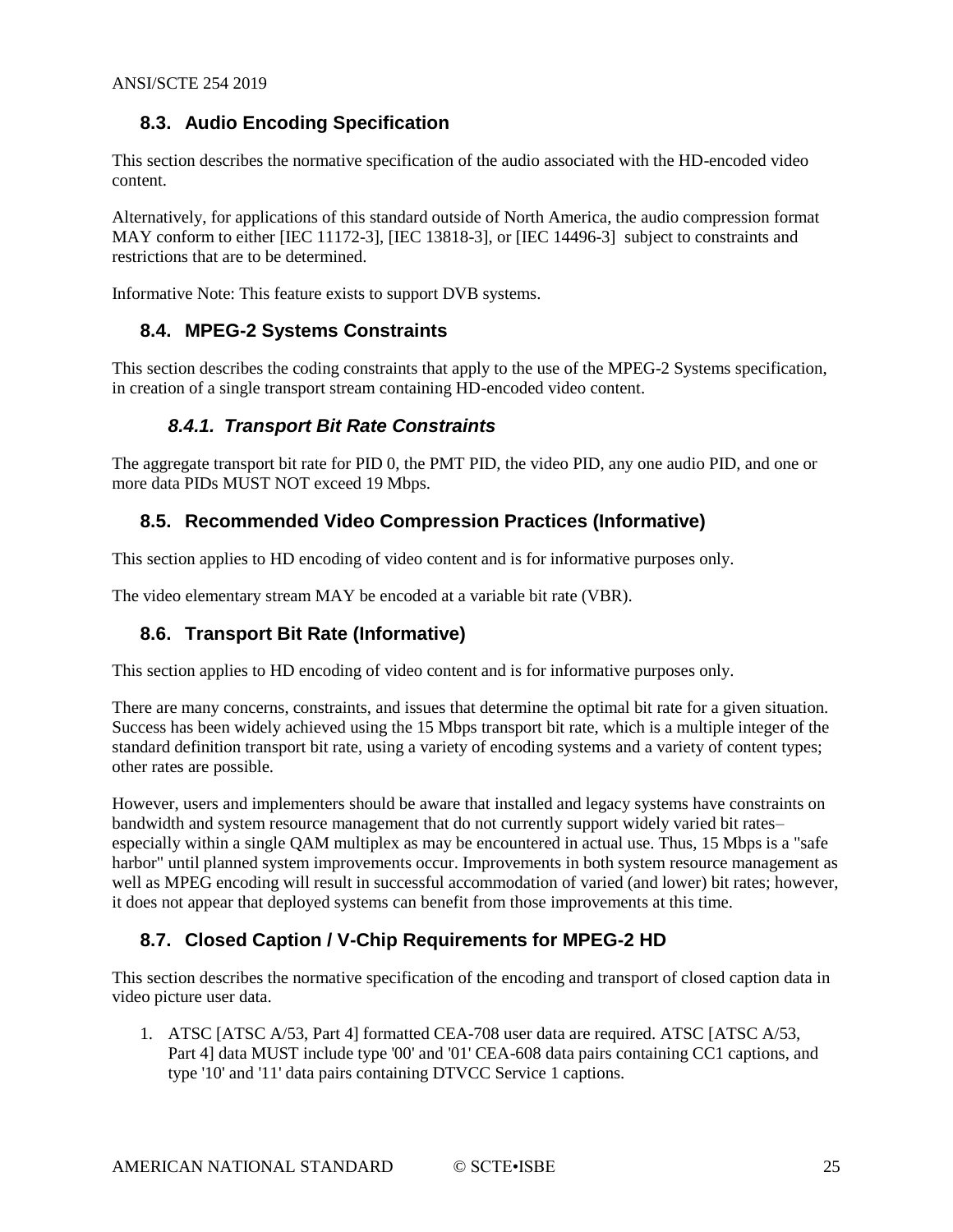2. V-Chip data, encoded in accordance with [\[CEA 608-E\],](#page-5-13) MUST conform to the ratings and/or content advisory data values set in Metadata.

Notes:

- Refer to informative reference [\[FCC 47 CFR 79.1\]](#page-6-6) for rules governing carriage of closed captioning and exemptions.
- Refer to informative reference [\[FCC 00-259\]](#page-6-7) for rules governing carriage of CEA-708 full syntax data.
- [\[SCTE 20\]](#page-4-8) is not used for MPEG-2 HD video.

## <span id="page-25-0"></span>**9. Advanced Video Encoding**

<span id="page-25-1"></span>This section applies to both SD and HD video encoding based upon [\[ITU H.264\]](#page-5-16) and [\[SCTE 128\].](#page-4-6)

#### **9.1. Metadata Specification**

This section describes the normative specification of Metadata associated with AVC-encoded video content.

<span id="page-25-2"></span>The Metadata MUST comply with [\[CONTENTv3.0\].](#page-5-2)

#### **9.2. Video Encoding Specification**

This section describes the normative specification of the AVC-encoded video content.

- 1. The video compression format MUST conform to the syntax of [\[ITU H.264\],](#page-5-16) and MUST be subject to the constraints specified in [\[SCTE 128\].](#page-4-6) The allowable parameters MUST be bounded by the upper limits specified for the High Profile at Level 4.0.
- 2. For SD video produced using the 480i production format, the video bit stream MUST meet the constraints and extensions described in table 9 o[f \[SCTE 128\]](#page-4-6) for a coded vertical size of 480, the aspect ratio idc equal to 3 (10:11 and 4:3 display aspect ratio), the frame rate code equal to 4  $(29.97 \text{ Hz})$ , and the progressive sequence equal to "I" (interlaced scan).
- 3. For HD video produced using the 1080i production format, the video bit stream MUST meet the constraints and extensions described in table 9 o[f \[SCTE 128\]](#page-4-6) for a coded vertical size of 1080, coded horizontal size of 1920, aspect ratio of 16:9, the frame\_rate\_code equal to 4 (29.97 Hz), and the progressive sequence equal to "I" (interlaced scan).
- 4. For HD video produced using the 720p production format, the video bit stream MUST meet the constraints and extensions described in table 9 o[f \[SCTE 128\]](#page-4-6) for a coded vertical size of 720, coded horizontal size of 1280, aspect ratio of 16:9, the frame rate code equal to 7 (59.94 Hz), and progressive scan (progressive sequence equal to "P").
- 5. For HD video produced using the 1080p production format or film-source material, the video bit stream MUST meet the constraints and extensions described in table 9 of [\[SCTE 128\]](#page-4-6) for a coded vertical size of 1080, coded horizontal size of 1920, aspect ratio of 16:9, the frame\_rate\_code equal to 1 (23.976 Hz) or 2 (24 Hz), and the progressive sequence equal to "P" (progressive scan).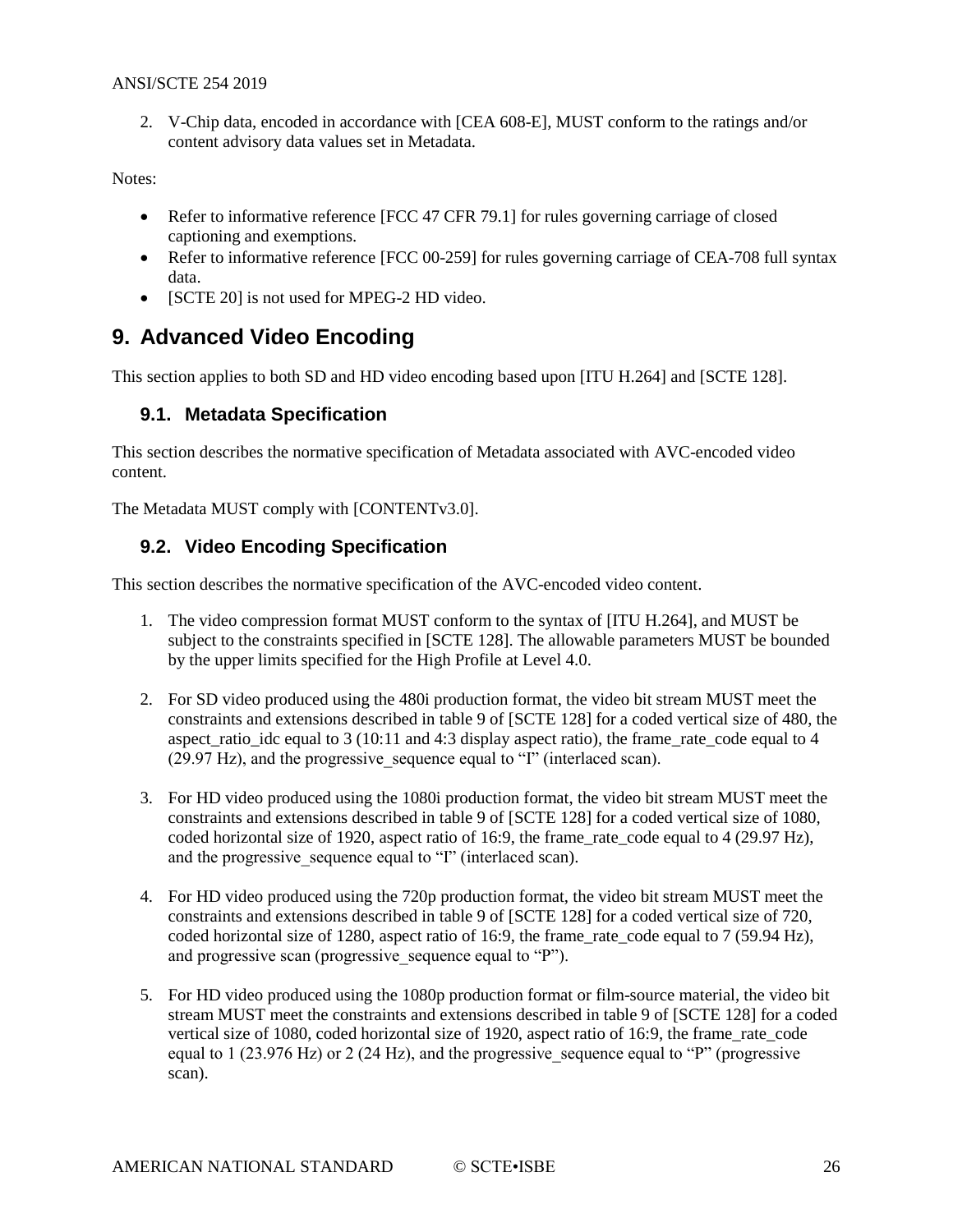#### <span id="page-26-0"></span>**9.3. Audio Encoding Specification**

This section describes the normative specification of the audio associated with the AVC-encoded video content.

Alternatively, for applications of this standard outside of North America, the audio compression format MAY conform to either [\[IEC 11172-3\]](#page-5-14) or [\[IEC 13818-3\],](#page-5-17) subject to constraints and restrictions that are to be determined.

<span id="page-26-1"></span>Informative Note: This feature exists to support DVB systems.

#### **9.4. MPEG-2 Systems Constraints**

This section describes the coding constraints that apply to the use of the MPEG-2 Systems specification as constrained i[n \[SCTE 54\],](#page-5-18) in creation of a single transport stream containing AVC-encoded video content.

#### *9.4.1. Transport Bit Rate Constraints*

<span id="page-26-2"></span>The aggregate transport bit rate for PID 0, the PMT PID, the video PID, any one audio PID, and any data PIDs MUST NOT exceed 20 Mbps.

#### <span id="page-26-3"></span>**9.5. Recommended Video Compression Practices (Informative)**

This section applies to HD encoding of video content and is for informative purposes only.

The video elementary stream MAY be encoded at a variable bit rate (VBR), provided the peak bit rate does not exceed the designated peak bit rate of one of the valid rates shown in Section 6.8.2, [Table 2.](#page-19-1)

#### <span id="page-26-4"></span>**9.6. Closed Caption / V-Chip Requirements for AVC**

This section describes the normative specification of the encoding and transport of closed-caption data in AVC.

- 1. Closed Caption MUST be transported in the AVC bitstream using registered user data SEI as specified in Section 8.0 of [\[SCTE 128\].](#page-4-6)
- 2. Closed Caption MUST be encoded in the AVC bitstream as specified in CEA-708 and MUST include both CEA-608 (cc\_type values of '00', '01') and DTVCC (cc\_type values of '10' and '11').
- 3. Closed caption MUST be implemented with all video formats specified in table 9 o[f \[SCTE 128\].](#page-4-6)
- 4. V-Chip data, encoded in accordance with [\[CEA 608-E\],](#page-5-13) MUST conform to the ratings and/or content advisory data values set in Metadata.